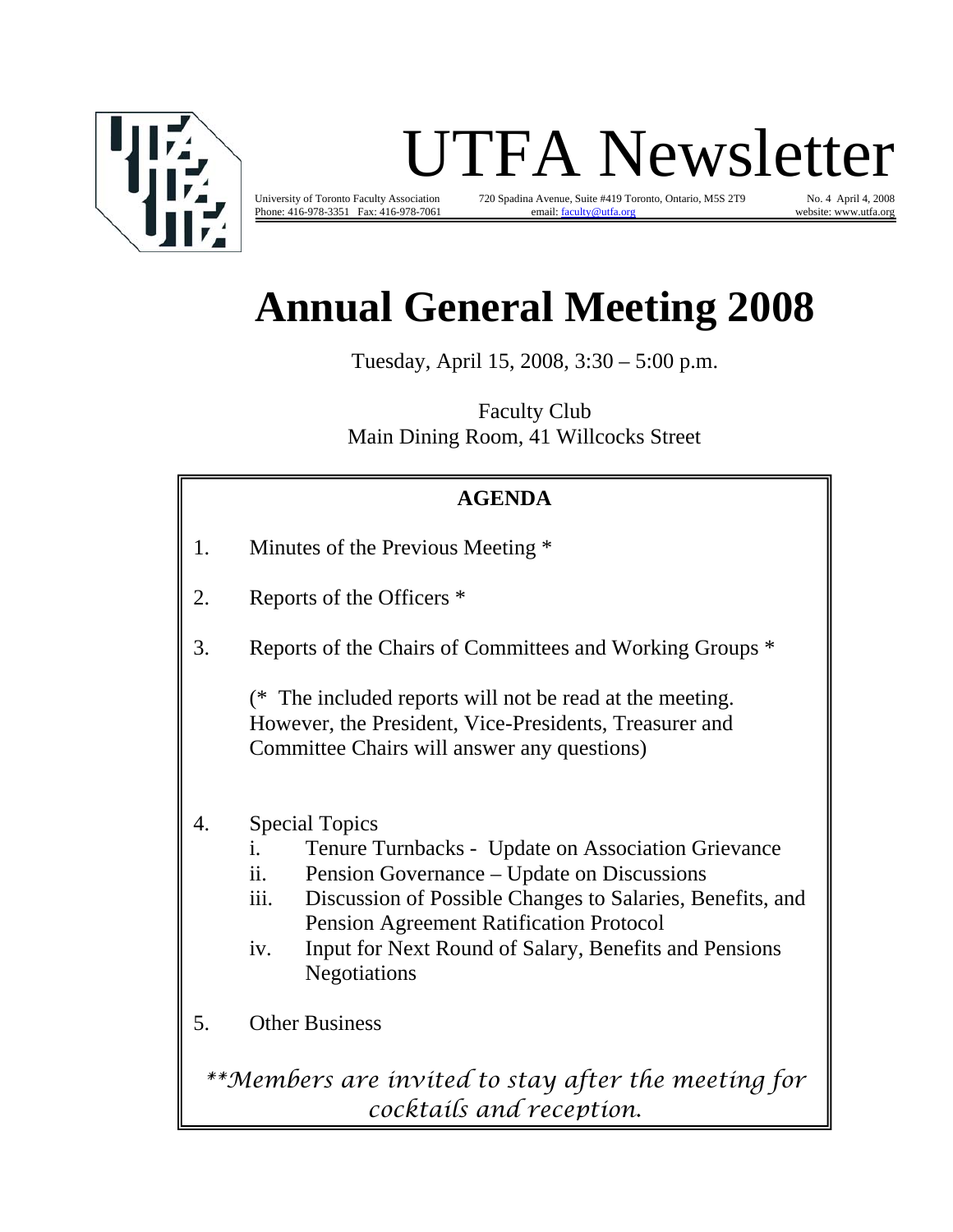#### **Minutes from the 2007 Annual General Meeting**

Professor Nelson called the meeting to order at 3:30 p.m. as quorum had been reached.

#### **1. Reports of the Officers**

Professor Nelson said that written reports were included in the Newsletter and asked the members if they had any questions of the Officers or Chairs.

#### Report of the President

There were no questions.

#### Report of the Vice-President, Salary, Benefits and Pensions

There were no questions.

#### Report of the Vice-President, Grievances

A question was asked about what the terms of reference are for the Grievance Review Panel. Professor Luste said that those terms are set out in the Memorandum of Agreement. The members of the GRP are appointed by the President after consultation with UTFA to see if they are acceptable. In the past there has been very little disagreement on who sits on this committee.

Professor Nelson said that under the Memorandum of Agreement, the GRP can hear grievances against the Administration. He said that at the time this was negotiated it represented a triumph over the administration.

Report of the Vice-President, University and External Affairs

There were no questions.

Report of the Treasurer

There were no questions.

#### **2. Reports of the Chairs of Committees Report of the Chair, Librarians Committee**

There were no questions.

#### Report of the Chair, Teaching Stream Committee

There were no questions.

#### Report of the Chair, Status of Women Committee

A member asked that as the name of the Status of Women Committee was being changed to the Equity Committee, that the Committee consider religious issues under its mandate.

#### **3. Changes to UTFA By-laws**

Professor Milbrandt said that last June a suggestion was made that the procedure used to nominate members to the Executive Committee should be more open. UTFA Council determined that Article 10 of the By-laws could be modified to implement these changes. In the following, new wording is in *italics* and wording to be removed is crossed out.

**Addition**: *Article 10.2 - The Nominating Committee shall be appointed no later than February 28, allowing at least 60 days to follow for deliberations and submission of the Committee's slate of Executive nominees by no later than May 1.* 

Professor Milbrandt said that Article 10.2 was added to allow for a longer period of time for the nominating process. The process tends to get delayed and often the Nominating Committee has not been able to report to Council the list of candidates until the June meeting. This article was added to ensure there is enough time for the Committee to do its job.

**Modified**: Article 10.4 - A slate of nominees [*from the Nominating Committee*] shall be communicated in writing and by electronic mail to all members of Council no less than ten days before their consideration for appointment [*no later than May 1. All nominations will close on May 10, allowing members of Council time to propose additional nominations in writing. Two members of Council shall be required to nominate each additional Executive nominee. After close of nominations, the full slate of nominees shall be communicated in writing and by electronic mail to all members of Council.*]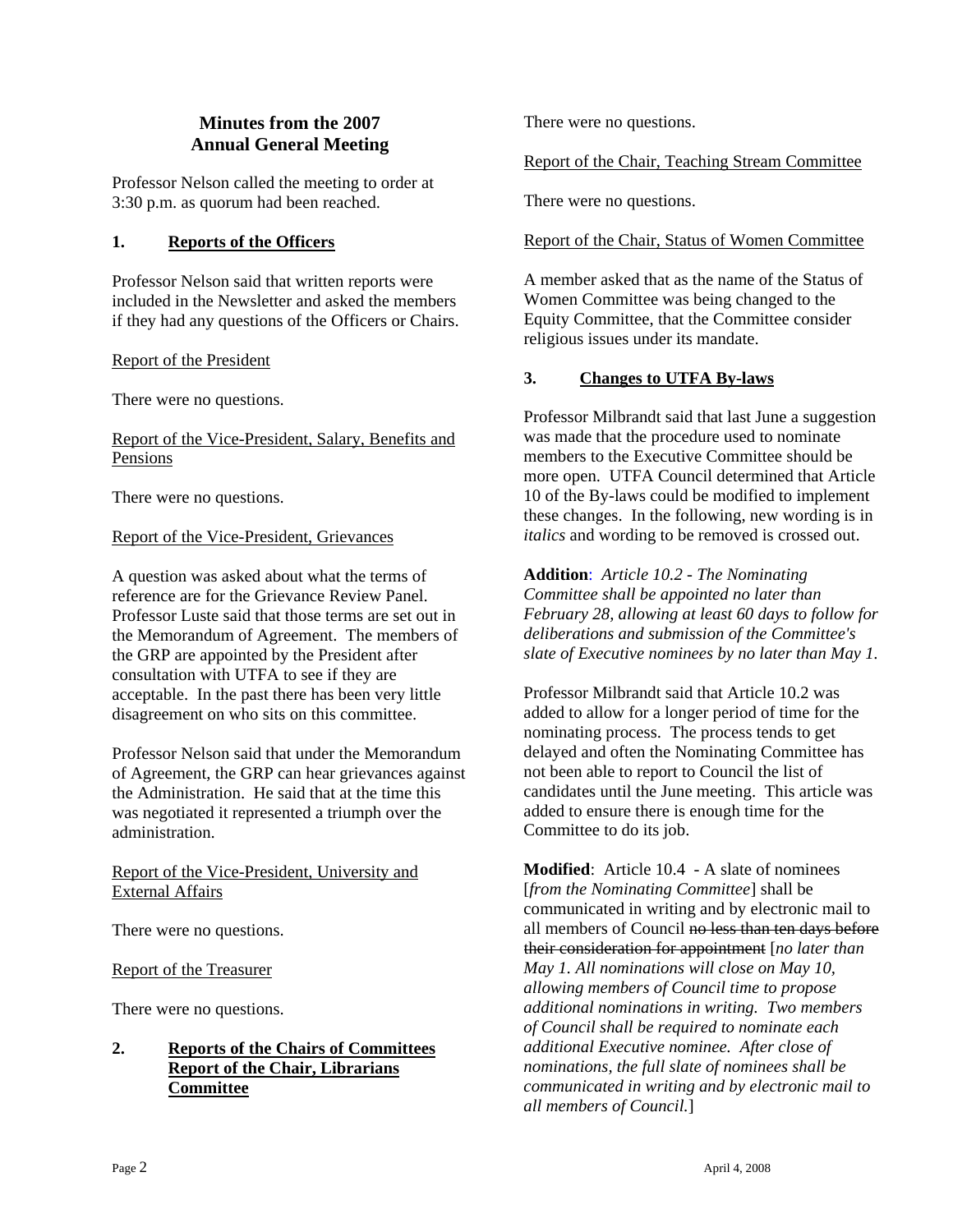Professor Milbrandt said that this clause now allows members of Council to put names forward after the Nominating Committee has presented its list of candidates. If any additional names from Council are brought forward, then the complete list of candidates will be circulated so that nominations can be presented at the May meeting of Council.

**Addition**: *Article 10.5 At the first meeting of Council (no earlier than May 18) after the Annual General Meeting, Council shall appoint the Executive Committee (by ballot when necessary) from the slate of Nominating Committee nominees as presented no later than May 1 and nominees as received from members of Council by May 10.* 

Professor Milbrandt said this sets out the timelines and process for the Executive Committee nomination and appointment process.

**Addition**: *Article 10.6 - Council, by regulation, shall establish guidelines for conduct of the Executive Committee appointments.* 

Professor Milbrandt said that this article was added to allow for a more detailed appointment process, if necessary, which would be developed and modified over time without the need to make further changes to the By-laws. This clause would allow Council to make these changes.

Professor Estes said that he has been Chair of a Nominating Committee and that it is a thankless job. He asked that no member of UTFA in good standing be declined a nomination to the Executive Committee.

UTFA Council recommends to Council that:

 The changes to Article 10 of the UTFA By laws be accepted as distributed.

#### Carried without dissent.

#### **4. i. Recent Increases in Tenure Denials and Turnbacks – Rhonda Love, Vice- President, Grievances**

Professor Nelson said recently there have been a number of tenure denials and turn-backs from the U of T President's office.

Professor Love referred the members to the article on page 9 of the UTFA Newsletter and other materials provided for reference. UTFA presently has 4 cases where the Tenure Committee recommended tenure and the President declined to award tenure. UTFA is handling individual grievances in these cases and others.

Professor Love said that there are 2 types of tenure  $appeals - (1)$  individual grievances where people are denied tenure and they come forward and UTFA helps them with an individual grievance and (2) an Association grievance where the Association files a grievance on behalf of all of its members.

Professor Love said that she would speak to individual grievances but there are confidentiality issues regarding these grievances that she cannot speak to. In general the grounds to appeal a tenure decision are listed in the Appointments Policy. They are:

- A significant irregularity or unfairness in the procedure, followed by the tenure committee, or in the selection of its members;
- Improper bias or motive on the part of any member of the tenure committee;
- Improper bias or motive on the part of any person whose opinion may have materially influenced the decision of the committee;
- The decision is unreasonable in the light of the evidence which was available or should have been available to the committee and in light of the standards that were generally applied in the division in recent years.

Professor Love said that when a person has been denied tenure and they come forward to UTFA, the process is explained to them and the individual has to decide whether to go forward. UTFA will then file an appeal to be heard by the University of Toronto Tenure Appeal Committee. She said that at any point the appeal can be withdrawn, for instance if an agreement is reached.

Professor Love recommended that people who are sitting on a Tenure Committee or are scheduled to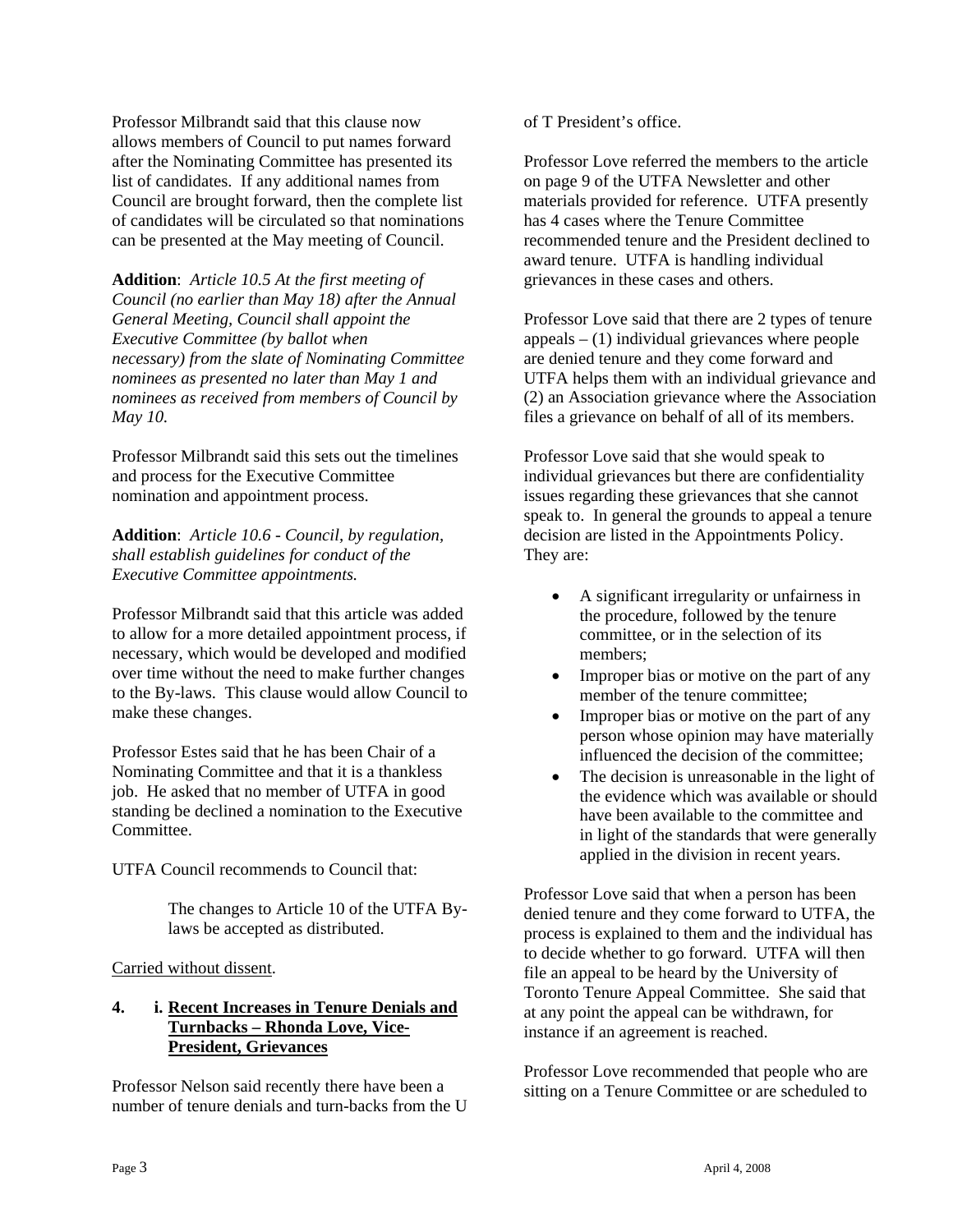sit on a committee to contact UTFA to find out what their responsibilities are. She reminded members that they need to become expert on the Tenure Policy and Procedures. She mentioned that there is some concern that negative information might be receiving more weight than it deserves in light of the positive information and that members need to pay attention to the criteria as outlined in the Policy. It is also very important that the evidence supports the recommendation to the President.

Professor Love introduced Mr. Eric Comartin, UTFA Counsel, and asked him to speak to second tenure committees.

Mr. Comartin introduced himself. He said that the issue in question is how the appeal mechanisms work when somebody who has had their positive tenure recommendation either denied or turned back by the President. The current appeal mechanism is only for someone who receives a negative recommendation from the Tenure Committee. The process does not take into account what happens when the President denies tenure after a positive decision has been made by the Tenure Committee. We are not saying that the President should not have a role to play in the process. However it is UTFA's view the role of the President is limited to ensuring the process was fair. The President should never be able to interfere with the expert opinion of the Tenure Committee unless there is an irregularity in the process. It is UTFA's opinion that is what the 1995 decision of the GRP says.

There is a problem with the Appointments Policy as it does not address what happens when the President makes a decision contrary to that of the Tenure Committee and it does not address what is the role is of the President. We believe that under the Appointments Policy that the Tenure Committee makes the recommendation and the President reviews it for procedural errors.

The members discussed the problems Tenure Committees are experiencing in that they feel they are being pressured by the Administration's representatives and do not feel that the process is left in their hands.

Professor Love said it was imperative that members of the Tenure Committee know and understand the Appointments Policy. She encouraged them to contact UTFA with any questions and reassured them that any contact would be kept confidential. Professor Love said that keeping notes is a good idea and it was important to make your objections known. She said that the Committee member should get things in writing, as well as ask for notes from the meeting. They should keep their own records so that things do not get distorted. Professor Love said that a person could refuse to serve on a Committee but it might hurt the process and it was important to focus on the process.

Professor Luste said that an Association Grievance was initiated on March 13, 2007. The senior members of the Executive met with the senior members of the Administration at a Joint Committee meeting to discuss the grievance but did not reach an agreement. The Administration thought that the process was being followed and that the President was within his right to reject a positive recommendation by the Tenure Committee and so deny tenure.

Professor Luste noted that after many years of many Presidents accepting the peer decision of the Tenure Committees there now were four rejections of positive recommendations for tenure within one year. He said that UTFA was left wondering if something in the process had changed unilaterally. The purpose of the Association Grievance is to try to get clarity on the President's role and the Tenure Committee's role. Professor Luste said that one view mentioned is that the role of the Tenure Committee is to judge the scholarship and the role of the President is to judge the quality of the evidence - but even if one should accept this, it is not clear how one realizes this in practice. He said that Michael Mitchell from Sack Goldblatt Mitchell was representing UTFA in the grievance.

Professor Luste said that over the next several months UTFA is planning on engaging the University community regarding problems with the Appointments Policy.

Professor Nelson said that President Naylor is not the first President to challenge the process in the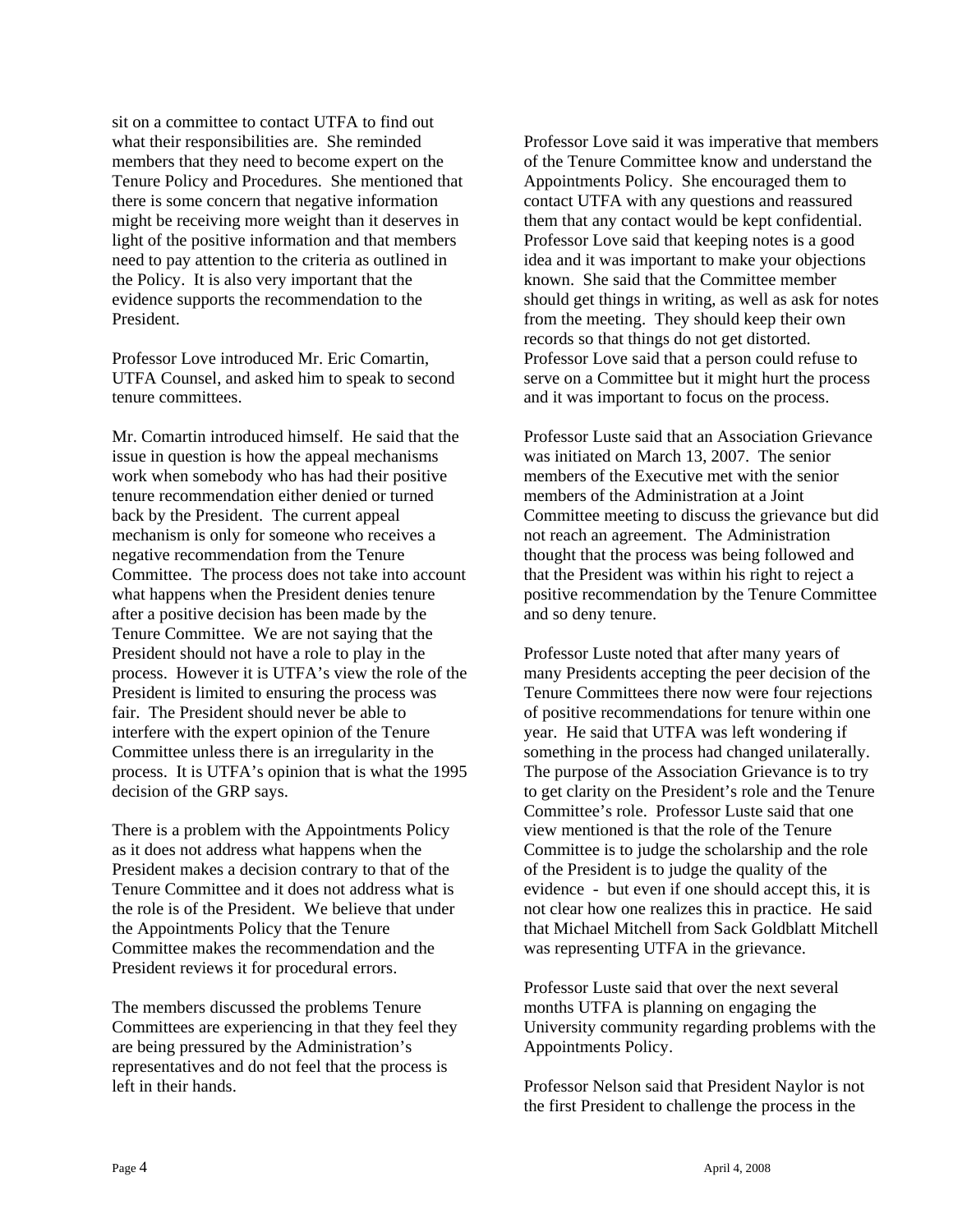Appointments Policy. He said that President Evans and President Prichard tried to challenge the Policy and this is what brought about the 1995 grievance. President Prichard did not reject recommendations outright but questioned them improperly. Whenever a new President comes aboard they read the Policy and see that they promote people and they then try and exercise this power. He said that this seems to happen when you have a President who is removed from Arts and Science.

Professor Love said that across-the-board we need to get better about reading the policies, understanding and enforcing them.

Professor Love said that she has been on the UTFA Executive for 16 years and that this was her last meeting as an officer. She thanked the members and the members gave her a round of applause.

#### **ii. The U of T Pension Abyss – George Luste, President**

Professor Luste said that while the tenure topic is vital to new people coming into the University, pensions are important to people about to retire. Unfortunately, if you wait until retirement before taking any interest in the pension plan, it is too late to correct any problem. He said that while our current pension plan concerns (and assumptions) may be alarming for the long term, in the near term the current retiree pensions were safe. At some point however, there will be a funding problem that may be difficult to address.

Professor Luste called the members' attention to a handout he had prepared.

Professor Luste led the members through several scenarios about how much money one would need to have saved if you retired 40 years from now. This introduced the key assumption in a pension plan: the importance of the future time value of money or what should the long term investment return assumption be. Actual experience from the recent past is often a poor guide for the long term. Deciding on this future return assumption is a critical issue facing most defined benefit pension plans today. He said that there are several questions that need to be asked – what are the

assumptions, who controls the assumptions and has the pension plan sponsor (the University) taken advantage of the pension plan beneficiaries by changing the assumptions? Professor Luste said that a defined benefit pension plan member must trust that the pension promise will be kept and can be kept. But the member should also ask: 'Is this trust warranted?'

Some historical background was provided. Prior to 1987 the U of T had a different arrangement regarding contributions to the pension plan. For every dollar a faculty member put into the plan, the U of T put in \$2.55 and that ratio was fixed. At the time it was a true sharing of funding risk. The faculty and the U of T were partners together in any shortfall risk (or the beneficiaries in a surplus). However, in the 1987 Salary, Benefits and Pensions negotiations this arrangement was changed. Going forward after 1987 our contribution amount was fixed and the University assumed the responsibility for the balance. The expected input ratio was about 1 to  $2$  – roughly for every dollar the faculty member contributed the university was expected to add 2. This did not happen. In changing the contribution agreement the faculty gave up the automatic benefit from any surplus in exchange for not having any obligation to fund a pension shortfall – or so they believed.

Professor Luste said that members may not worry about their pension because they believe it is 'guaranteed'. He then asked: 'What does that guarantee mean in a non-profit public university?' The answer here differs from that for a government employee or a private company employee in a defined benefit (DB) pension plan. A government employee is protected - the government can always print money to keep the pension promise. And in a private company the employee may be protected the company assets and the shareholders dividends can make up for the shortfall to the pension plan. Not so at a university. U of T has no direct access to new outside funds. If the law requires it contribute more millions into the pension plan, it can only go after salaries and workload of current faculty. Thus it is the members that bear the ultimate funding risk.

Professor Luste said that the long term rate-ofreturn assumptions for the U of T pension plan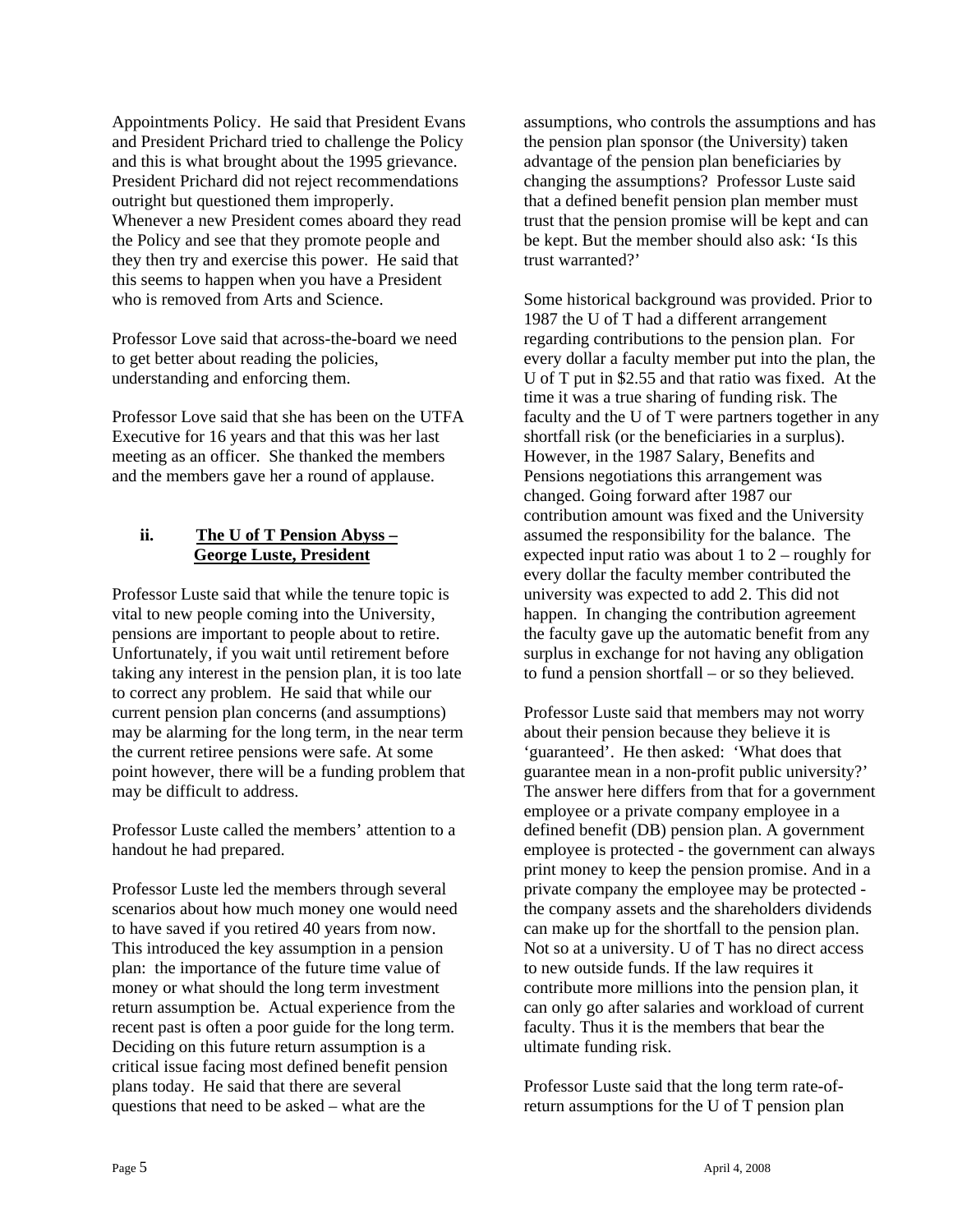have changed over the years – to the direct benefit of U of T, not the pension plan members. This is a very serious issue. The assumption changes made most of the contribution holidays possible. He said that prior to 1987, the real return (above inflation) assumption was 2.25%. In 1987 it was increased to 2.5%, in 1990 it was 3%, 1997 it was 3.5% and 1999 it was 4%. This important chronology is not reported in the annual pension reports. It is not emphasized yet it is very important. However, if you increase the assumed future real rate of return – going forward for 30 to 40 years - you have to put aside much less money today. You can then claim a current 'surplus' and so take a contribution holiday. Professor Luste showed, via a cumulative tabulation, that during the past 20 years U of T has taken about \$1.3 billion dollars in pension holidays, measured in today's dollars. In addition the members, including support staff, received about \$165 million in additional pension holidays.

Professor Luste said that from 1987 on, U of T was allowed to take numerous contribution holidays because of the generous return assumptions – and the temporary stock market generosity. When the real assets exceeded the assumed liabilities by 10% government regulation forbids further contributions by the employer (but not the employee).

Today, in order to go back to the 2.5% return assumption of 1987, U of T would need to contribute in the order of \$750 million to the pension plan. This is a very large sum of money. We may be asking future generations of faculty to make up this shortfall. It is like a financial time bomb with a very long fuse – but nobody knows exactly how long the fuse is. It could be 10 or 20 or 30 years long.

Professor Luste said another issue is the increasing cost to service the pension plan. Ten years ago the annual cost was under \$3 million. Today it is in excess of \$14 million per year.

Professor Luste said that members did not have to be alarmed about their immediate pension but believed that at some point the University would have to face up to the very serious problem that it had created via its twenty years of contribution holidays.

A member asked what relevance this had to the pension plan cutbacks in the United States. Professor Luste said that active members are more at risk but the University has made small steps in acknowledging this problem by increasing their annual contribution. But this does not solve the underlying funding problem. The problem is even more serious in the US. All DB plans have this problem.

Professor Luste asked members to write to President Naylor, requesting that he address the pension plan problem.

#### **5. Other Business**

Professor Alloway, seconded by Professor Love, moved that:

the meeting be adjourned.

#### Carried.

The meeting adjourned at 5:00 p.m.

Chris Penn Administrative Assistant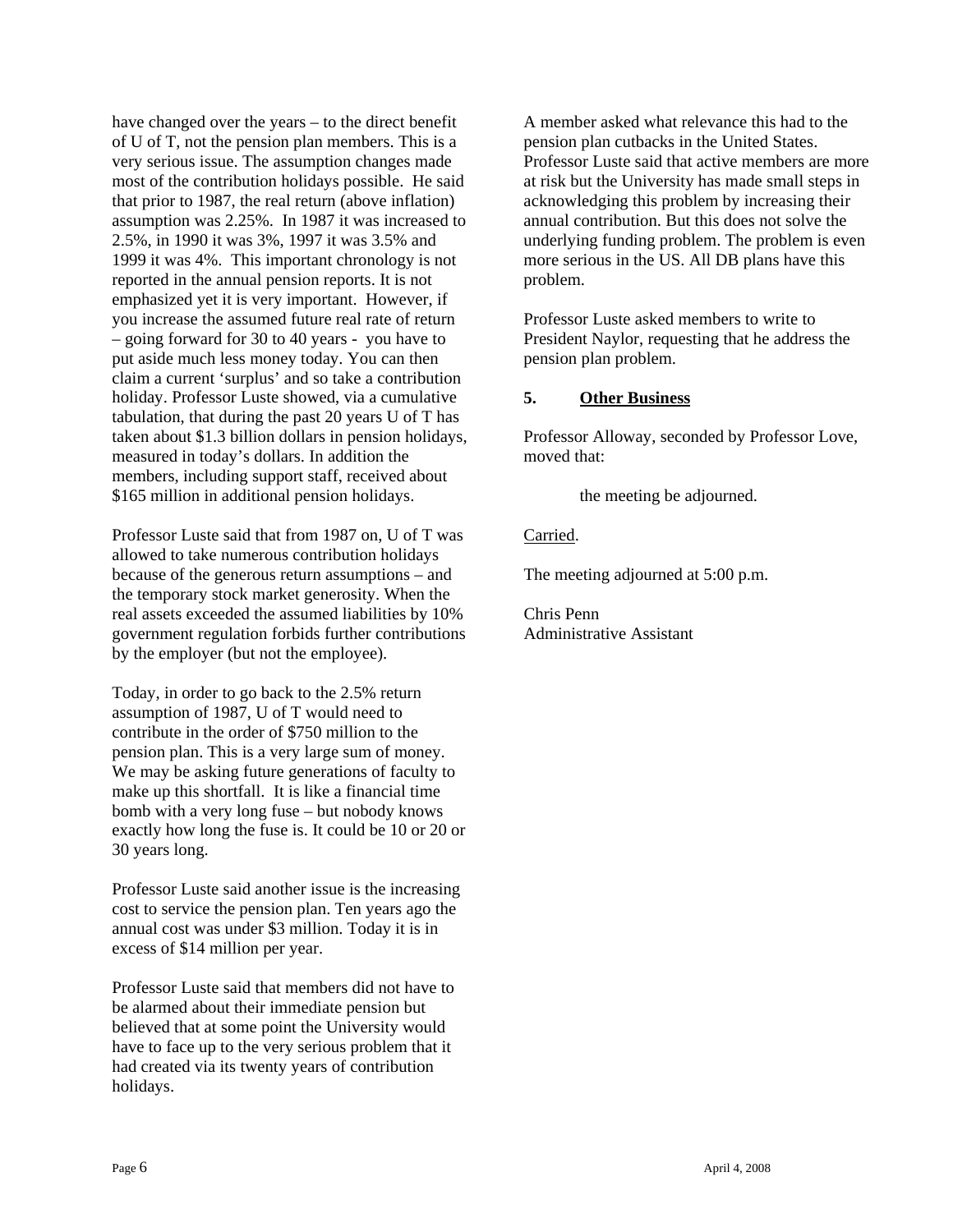**Reports of the Officers, Chairs of Committees, and Chairs of Working Committees**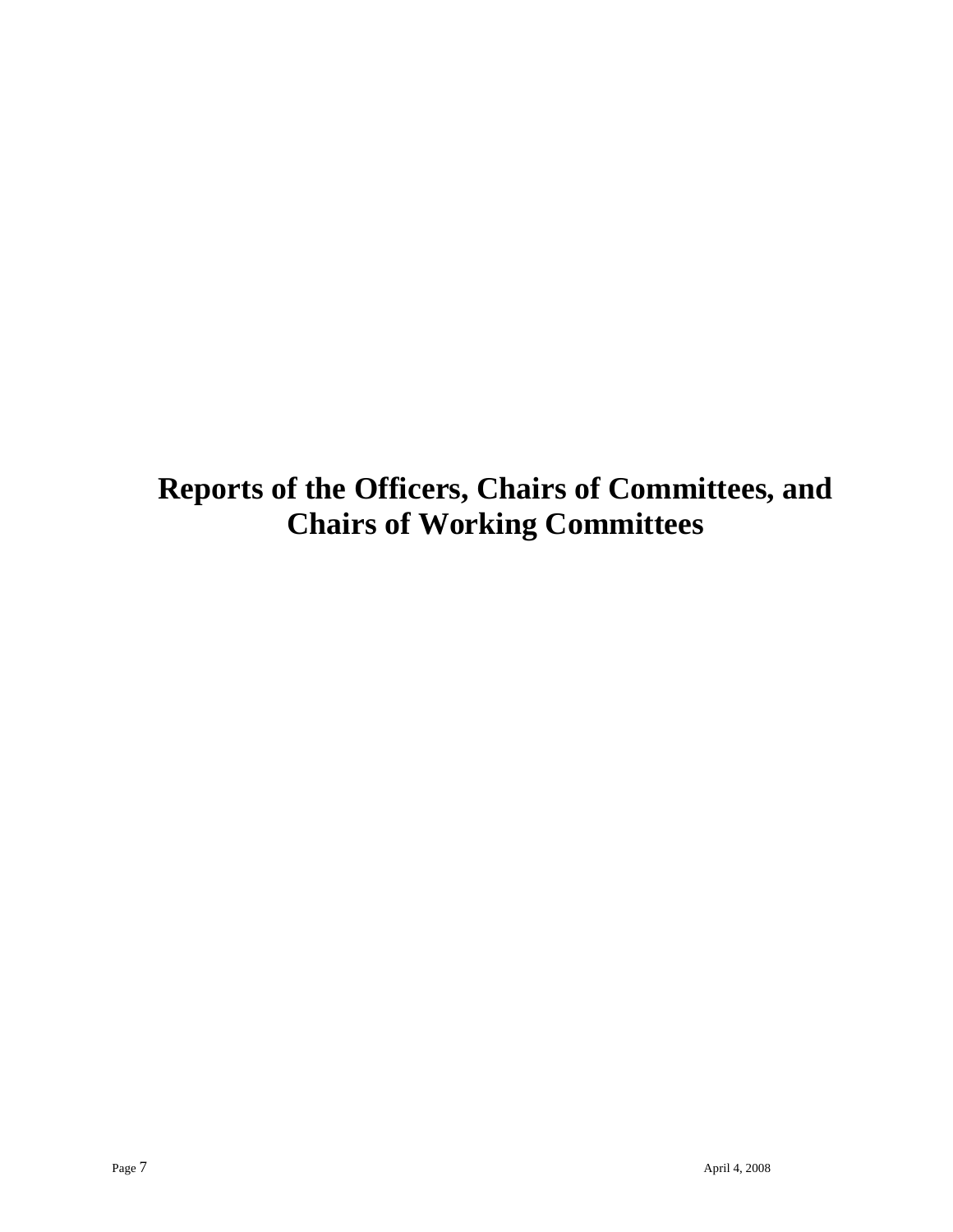## **Report of the President**

#### *UTFA finances. An update from the last AGM*

The continuing positive news is that as of June 30, 2007, the Faculty Association had a healthy *positive* net worth of about \$2,500,000. Subsequently, in the fall of 2007 UTFA Council authorized two months (December, 2007 and January, 2008) of contribution holidays for the current academic year. While the surplus is welcome and important, I must again repeat my message from prior years that having a large reserve is not the purpose of the Association. It

does, however, provide UTFA the means by which it can serve its members more effectively. The reserve gives us the ability to handle emergencies and unanticipated expenses and allows UTFA to initiate new projects that were not in the budget at the start of the year. The important point is that the Association must never compromise its representation and negotiations, on behalf of our membership, with the Administration for lack of adequate financial reserves. These include salary and benefit negotiations, association and individual grievances with the Administration as well as policy changes.



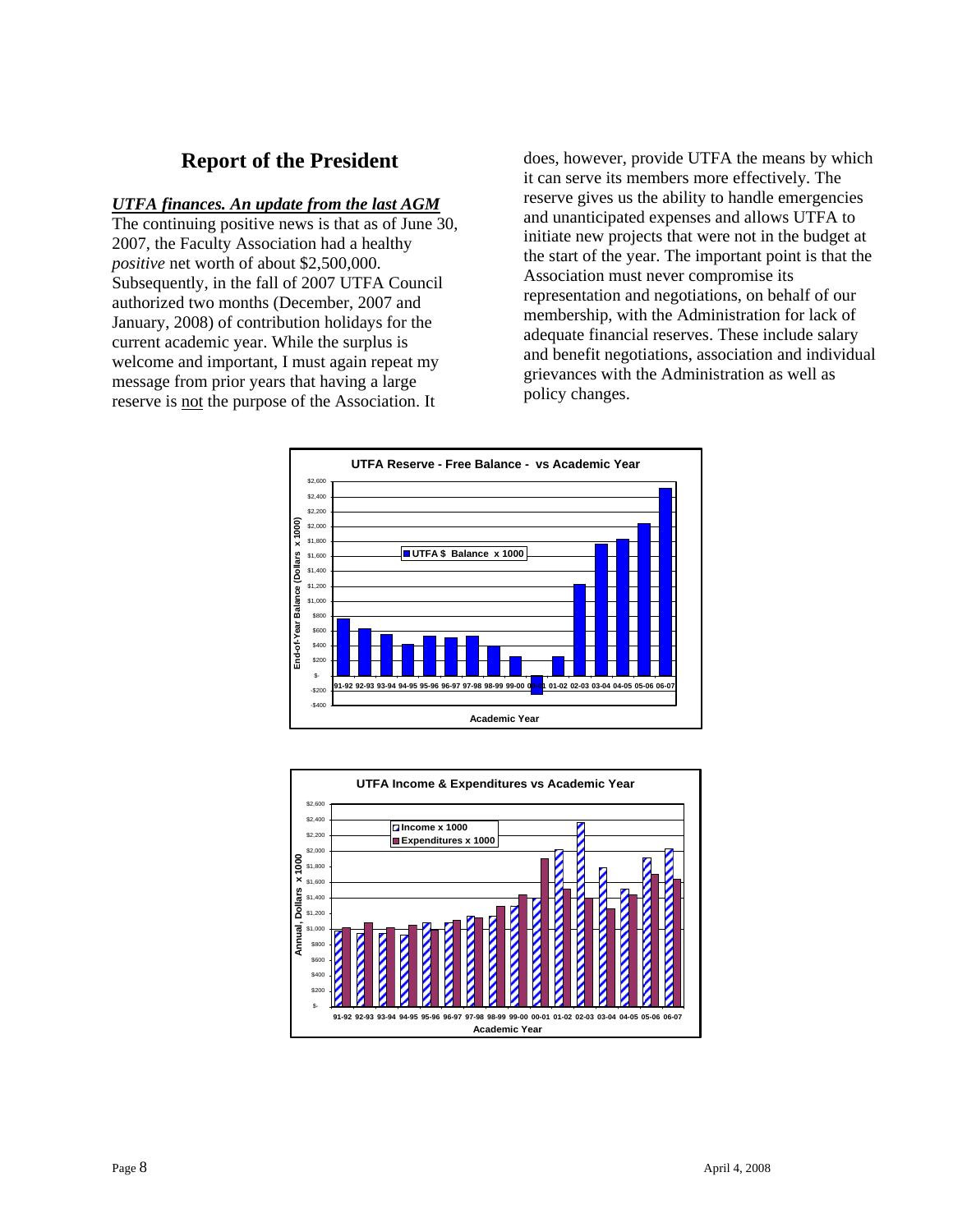In 2004-05 we decreased our mil rate to  $7.5<sup>1</sup>$  (or 0.75% of salary) and we gave members a contribution holiday for two months, in part to refund the earlier special academic freedom levy we had invoked for two years when UTFA's financial viability was threatened. This accounts for the reduced income in 2004-05. My AGM report that year also discussed the various reasons for the striking changes in UTFA's income and expenditure from year to year after 2000, and we will not repeat that explanation here.

Once more I affirm my commitment to having UTFA continue to live within its financial means and to be as cost-effective as possible.

*UTFA Membership* There are currently about 2,810 employed faculty and librarians at the University of Toronto who could be dues-paying members of UTFA. Approximately 2,431 are paying dues, but another 373 are not. Of these only 10 are redirecting their dues to a charity, and the other 363 are voluntary non-members who pay no dues to anyone because they were grandfathered when the dues were made compulsory in the 1998 settlement. The number of grandfathered nonmembers is slowly decreasing each year as retirees are replaced by new hires who must contribute to an ongoing cost that benefits everyone. UTFA also has 471 retired faculty and librarians who are members.

*Renovations at UTFA* At the time of the last AGM meeting, UTFA staff and officers were in temporary office spaces while a major renovation was underway to the UTFA suite at 720 Spadina. We have added about 700 square feet of new space and we have reorganized the office layout in order to add more offices and thus realize more efficient use of all our space. We thank Gayle Murray who initiated this needed improvement and the Administration who provided 50% of the funding for the main renovation cost.

**Staff Changes at UTFA.** Since the last AGM we have hired two new staff, Alison Warrian as Counsel to UTFA for grievance and tenure appeals and Rosemary Gill as a Litigation Assistant to manage and coordinate all the files and scheduling related to grievances and tenure appeals. Olivia Liu, our former Bookkeeper, has left and Cheryl Zimmerman has assumed the bookkeeping responsibility. In addition, Eric Comartin, our General Counsel and Chief Administrative Officer has signed a continuing contract with UTFA. At present John Lymburner is assisting our staff and officers in our implementation of 'Time Matters' on a contract basis. Time Matters is an extensive practice management software system that manages contacts, calendaring, email, documents, research, accounting and matters or projects. It was originally developed for law firms.

*New UTFA web Site* By the time you receive this Newsletter in April our initial implementation of UTFA's redesigned web site should be live at www.utfa.org . As time allows we will be adding more content to make it more robust and informative.

#### *Two year settlement on salaries benefits and*

*pensions* In the early morning hours of August 8, 2007, UTFA and the Administration signed a two year mediated agreement regarding salaries, benefits and pensions. The signed agreement can be found on the UTFA website. Martin Teplitsky acted as both Mediator and if necessary as Arbitrator. We again must thank the able assistance of Jeffrey Sack our Counsel of long standing and Hugh Mackenzie. We shall not discuss the details here. In addition to the acceptable improvements in compensation, four joint working groups were established. Reports from the co-chairs are in this Newsletter.

*Appointments Policy Issues* Next to the Memorandum of Agreement, the "Policy and Procedures on Academic Appointments" is perhaps our second most important document. It is one of the "frozen" policies in our Memorandum. It needs updating, and revising. We are currently engaged in defining the issues and communicating with our members via newsletters and workshops.

 $\overline{a}$ 

 $<sup>1</sup>$  Not all of the income from the current 7.5 mil rate stays with</sup> UTFA. About 1.5 goes to CAUT and 1.3 goes to OCUFA, leaving UTFA with about 4.7 (or 0.47%) for its expenses. By way of comparison the mil rate at York University is significantly higher than ours, at a 11.0 mil rate (or 1.1% of salary).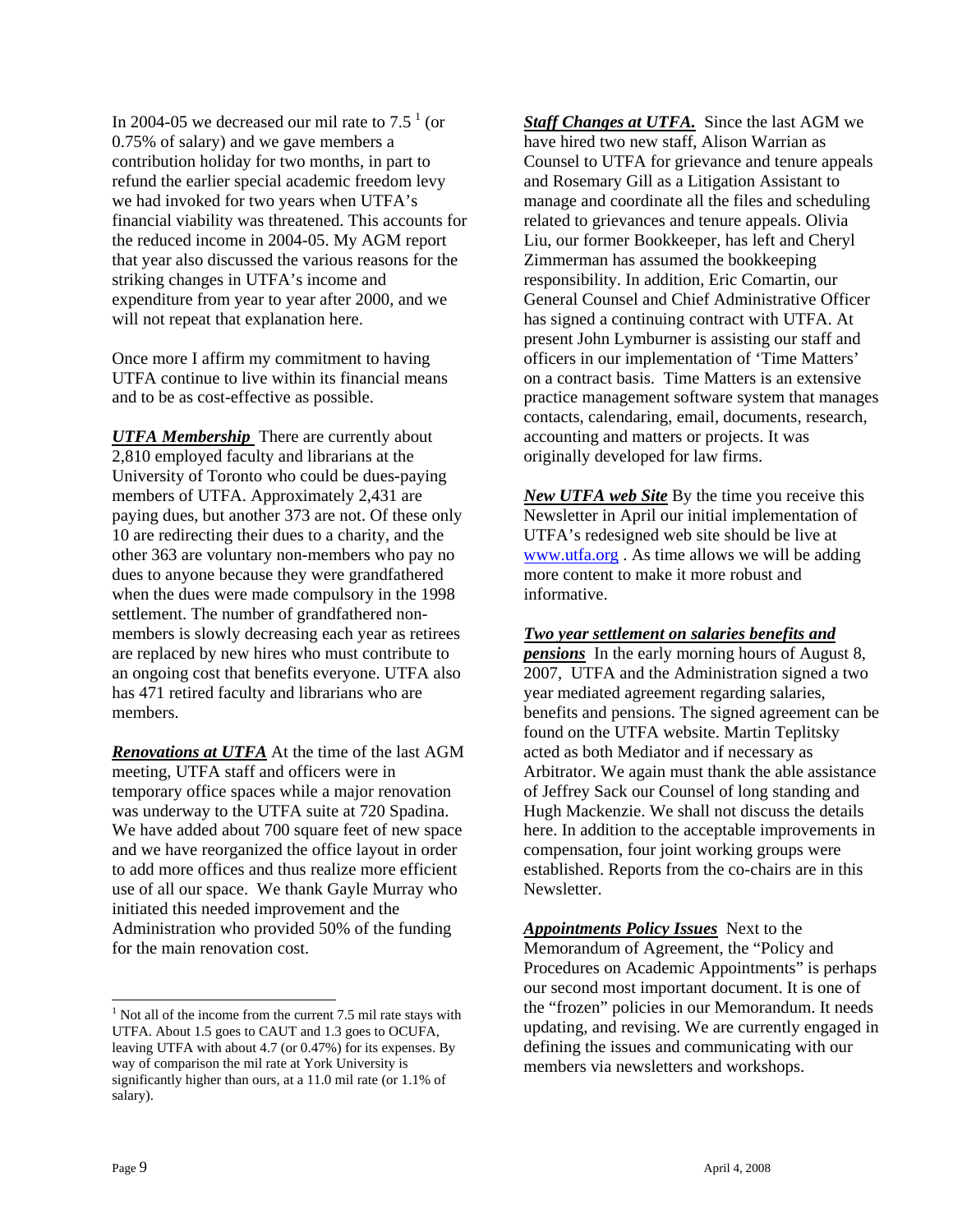*Association Grievances.* On March 31, 2008 the Grievance Review Panel (GRP) released its decision on the matter of whether or not a faculty member, who has initiated a tenure appeal and then resigned from the University, still has the right to continue the appeal of a negative tenure decision to the University's Tenure Appeal Committee. The GRP decided "yes" the faculty can continue the appeal, that member's appeal entitlement is not extinguished by the resignation. I invite you to read this important decision (to be posted on www.utfa.org ). Jim McDonald, our Counsel from Sack Goldblatt Mitchell (SGM), argued this case on our behalf. There are two remaining Association Grievances against the Administration. First, the Teaching Stream Activity Forms and Research Leave Form grievance is almost settled. That leaves the very important Association Grievance that seeks clarity on the process of how the President reverses the recommendations of Tenure Committees. The Tenure Committee is a peer committee charged with evaluating the scholarship and teaching worth of each and every tenure candidate. The first hearing day is to be Friday April 25. We have asked Michael Mitchell, of SGM, to argue our case before the Grievance Review Panel. The formal Notice of the Grievance to the Administration expressing our concerns is posted on the UTFA web site.

*Pensions* I continue to be deeply immersed in our pension plan and its many issues. On October 18, 2007 I made a deputation to the Harry Arthurs' 'Ontario Expert Commission on Pensions'. Last November and December I made deputations to the Business Board. There are serious problems with our pension plan governance, with its past practice of ensuring contribution holidays via questionable changes in actuarial assumptions and its current investment policies and frictional costs via UTAM, the University of Toronto Asset Management Corporation. I cannot do justice to this complex topic here, but I plan to briefly address some of the issues at the AGM.

*UTFA Council* A few Council constituencies are vacant, and a number of terms will be coming due on July 1. We must have a strong Council that can fulfill UTFA's mandate, *"to promote the welfare of the current and retired faculty, librarians and Research associates … And generally to advance* 

*the interest of teachers, researchers and librarians in Canadian universities".* I urge you, please consider becoming a Council member, or join one of our standing committees.

*UTFA Presidency* My current term expires on June 30, 2008 and I have been acclaimed to continue serving as your President of UTFA for another term. I will endeavour to serve you all to the best of my ability.

I must thank and acknowledge the support of the many colleagues on Executive, on Council, and at RALUT. I am also grateful to the UTFA office staff for their hard work. Thank you to all for contributing to our success this past year.

George Luste President luste@utfa.org

## **Report of the Vice-President, Salary, Benefits and Pensions**

#### **Latest Settlement**

Last August, the University Administration and UTFA reached a mediated agreement covering salary, benefit and pensions matters for the 2007-08 and 2008-09 academic years. The agreement included across-the-board salary increases of 3% for most faculty members and librarians and fixeddollar increases larger than 3% for UTFA members whose salaries are at the lower end of the scales for their respective employee categories. Because these across-the-board increases are somewhat greater than anticipated inflation, they represent a small amount of "catch-up" to compensate for across-theboard increases in the 1980's and 1990's that were less than inflation during those decades.

In addition to the salary increases, the 2007-08 and 2008-09 agreement included several important benefit improvements. After trying for several years, we finally obtained orthodontic coverage for UTFA members and their dependents starting July 1, 2008. In addition, starting with the 2008 calendar year, we obtained reimbursement for child-care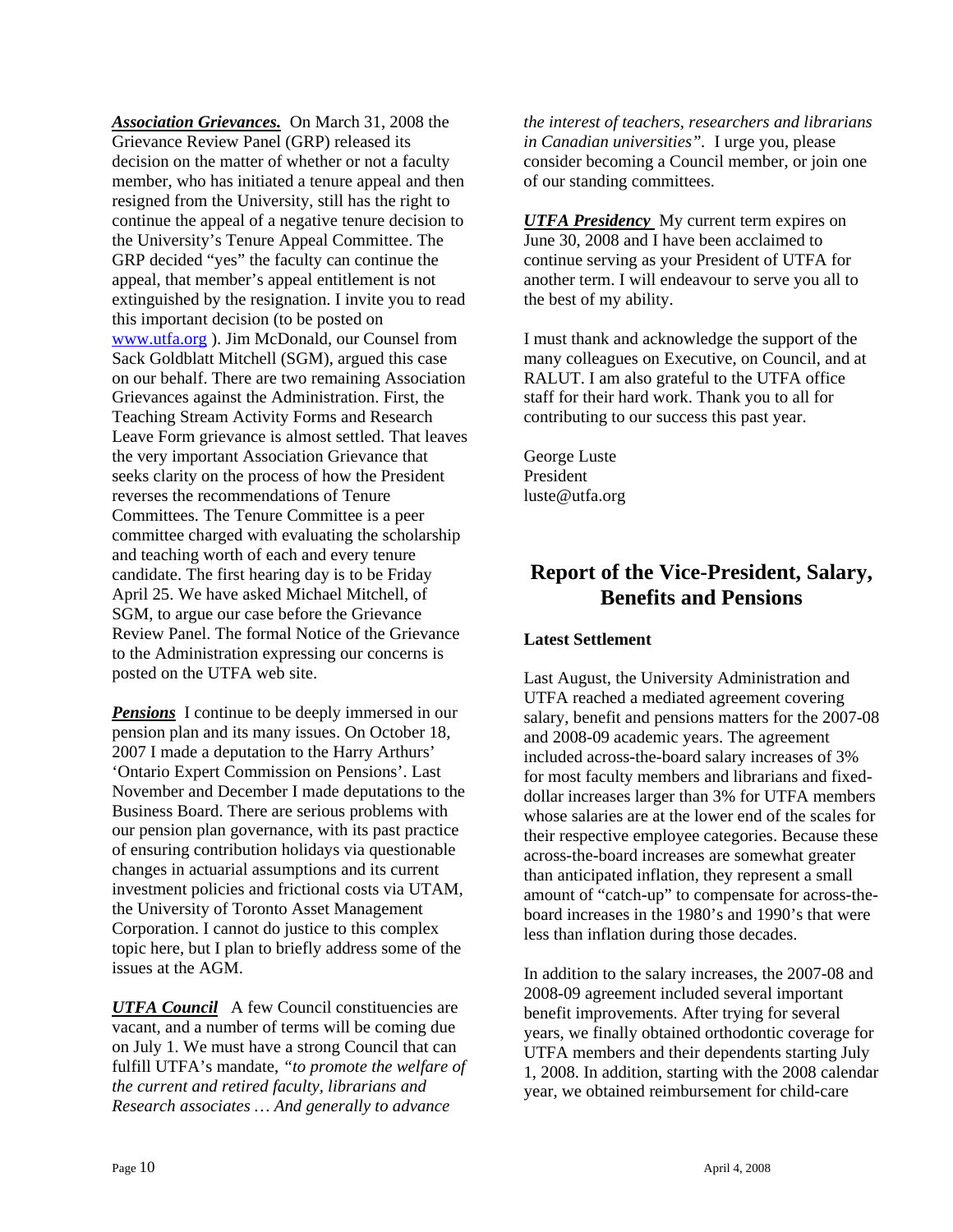expenses of up to \$2000 per year for each child under the age of 7. Other new benefits include partial coverage for hearing aids and eyeglasses.

#### **What Next?**

UTFA members frequently ask us when we plan to negotiate with the Administration about workload issues, improvements in the way tenure appeals and grievances are handled, or other improvements to the University's personnel policies for professors, librarians and teaching-stream faculty members. These questions reveal a widespread misunderstanding with respect to the scope of issues about which UTFA is entitled to negotiate. UTFA's relationship with the University Administration is governed by the Memorandum of Agreement, most parts of which were ratified in 1977. This agreement requires the Administration to negotiate with UTFA about salary, benefit and pension issues, sets out a procedure for handling grievances, deals very briefly with workloads and working conditions, and establishes a number of "frozen" policies which can be changed only by mutual agreement of the two parties. In other words, the only matters about which the Administration is obliged to negotiate with UTFA on a regular basis are salaries, benefits and pensions. The many other issues that concern our members would require changes to the Memorandum of Agreement itself or to one of the "frozen" policies. When we ask the Administration to discuss changes to the Memorandum or to the "frozen" polices, they always express willingness to do so, but actually moving the negotiations forward is an arduous process that is fraught with many difficulties and subject to endless stalling.

What we need is a new Memorandum of Agreement that requires both sides to engage in good-faith negotiation of all issues that pertain to the working conditions of faculty members and librarians. Obtaining a new agreement which will create a new relationship with the Administration is a task that UTFA needs to address as quickly and forcefully as we can. To achieve that, we need to do a better job of educating our members about how our relationship with the U of T Administration compares to the more effective relationships that Faculty Associations at other Canadian universities have with their

administrations and about the changes that need to be made in order for us to negotiate more effectively about the full range of issues that affect the professional lives of all our members. During the next year, UTFA plans to undertake an outreach programme to explain the issues to our members more effectively and more thoroughly than we have in recent years and to seek broadly based support for our efforts to negotiate a new Memorandum of Agreement with the Administration.

Tom Alloway Vice-President Salary, Benefits and Pensions

## **Report of the Vice-President, Grievances**

#### **Tenure Files:**

University Administration's statistics show that in 2005-06, ten faculty members were denied tenure. The figure for 2006-07 is seven, with one additional file pending. The U of T President did not deny tenure to any 2006-07 candidate who received a positive recommendation at the level of the tenure committee. Rather, he asked questions about negative tenure recommendations in at least two cases. As of the writing of this report, the President had not overturned a negative tenure recommendation. The tenure denial figures for 2007-08 are not yet known. (Any tenure candidate who receives a negative summary of evidence during the tenure review should contact the UTFA office.)

As most of our members know, UTFA has engaged the Administration on tenure matters through various forms of "litigation." Over the last few years, UTFA has filed two Association grievances (one of which we recently won; see George Luste's report), a judicial review, and a number of tenure appeals, all actively challenging weaknesses in process and policy. In some of the tenure appeals, UTFA negotiated settlements that granted each candidate a second tenure committee. (It is worth reminding our members that the Tenure Appeal Committee (UTAC) cannot grant tenure, even if it grants an appeal. The main "remedy" it can offer is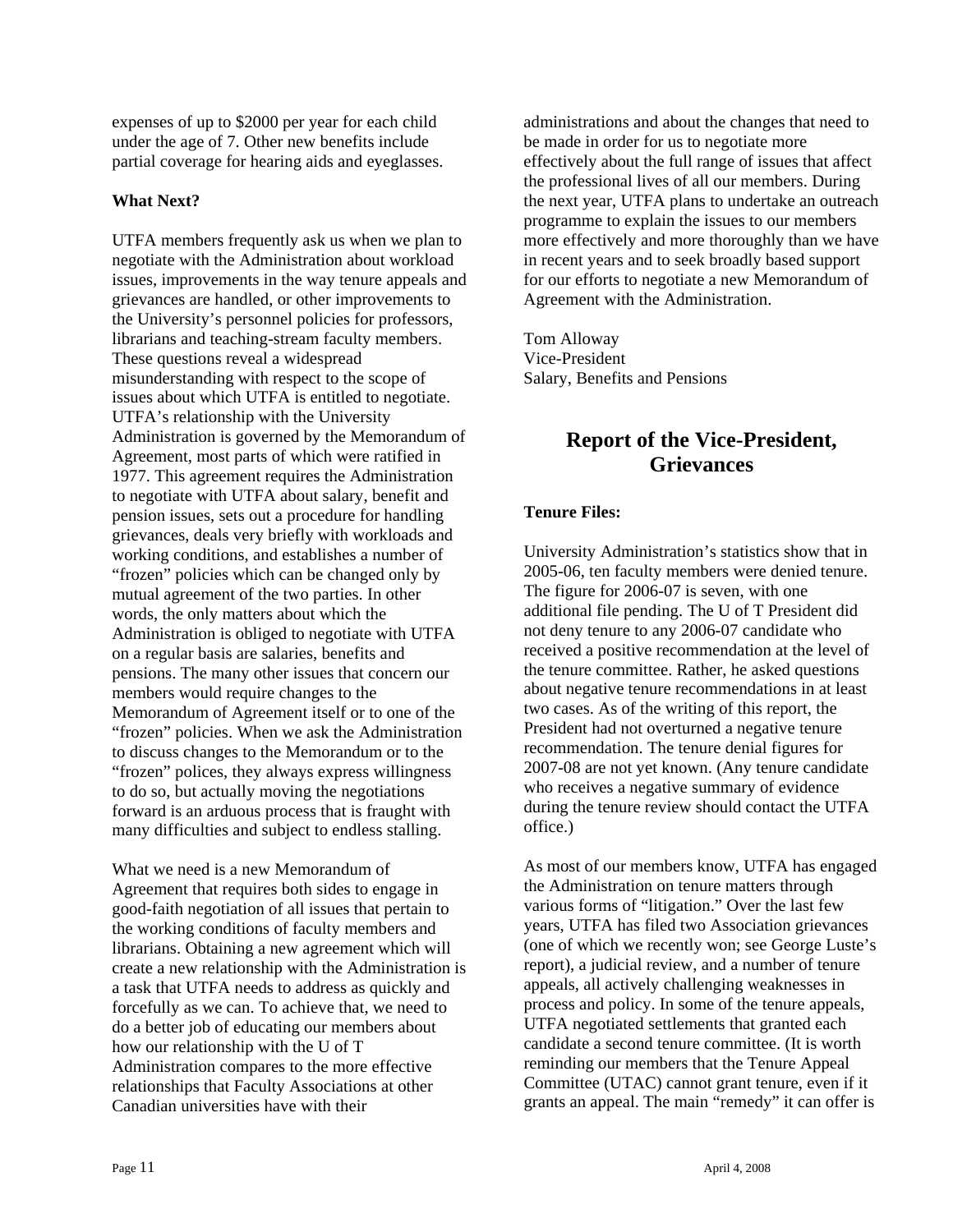a second tenure committee. Sometimes UTAC will also issue instructions on process.) Policy language related to second tenure committees, however, is weak, mainly because it is vague. This part of the Policy and Procedures on Academic Appointments (PPAA) cries out for revision. As I indicated in my newsletter article dated Feb. 28/08, the jurisdiction of UTAC and the grounds of appeal are unclear in cases where the candidate is recommended for tenure and subsequently denied tenure by the President. I believe that, until the PPAA can be adequately revised, candidates denied tenure by the President should not be subjected to a flawed tenure appeal process but instead should automatically be granted a second tenure committee. The difficulties with our appeals procedures are structural. The faculty who chair and serve on these panels do fine work, and UTFA is grateful for their contribution.

#### **Grievances:**

Over the last year, the grievance portfolio has carried, on average,  $65 - 75$  files. As old files are closed, new ones are rapidly opened. Advice and grievance files arrive each week. Grievance timelines, set out in Article 7 of the Memorandum of Agreement (MofA), are unrealistic and need to be revisited. Some postsecondary institutions have a 90-day grievance filing period; our members have 20 working days to file. The ten- and fifteen-day response times for the University and UTFA do not provide the time needed for investigation and research.

UTFA grievance files vary considerably by type: PTR, salary anomaly, contract issues, harassment (not sexual), accommodation and long-term disability, denials of promotion in the teaching stream, unreasonable denials of sabbatical leave, workload, and extensions on the time to tenure, to name several.

#### **PTR:**

In the late summer and early fall of 2007, UTFA received a large number of PTR complaints. The main problem was essentially the same in each case: the PTR amount was too low, and the faculty member's achievement was misrepresented or underplayed in the PTR letter. UTFA and the

member were often able to resolve the issues at the level of the chair, but some of these files have worked their way through the grievance procedure. In a few cases, cross-appointed faculty have not been adequately recognized in one of the departments in which they are appointed. The Provost's PTR instructions make clear that chairs must consult each other when assessing cross appointed faculty members.

The PTR instructions also indicate that faculty on research leave should be assessed based on whether they fulfilled the research plans articulated on their leave forms. Faculty should take note of these instructions when they fill out their applications for leave. Chairs and PTR committees may *not* simply assign an "average" score to faculty on research leave, as is the custom in some divisions.

If this summer you find that your PTR award and letter are unfair, within 20 working days of *receiving* your PTR letter, you should write to your Chair, requesting a meeting to discuss the issue. Prepare for that meeting: bring your activity report, your c.v., and a point-form list of the year's achievements. Bear in mind that PTR review is a comparative process. It may be difficult for you to know what others in your department have achieved. If your department/faculty has established PTR criteria, you should know what they are. For example, some departments reward the acquisition of large grants; others reward publication in peer-reviewed journals.

#### **Research Leave:**

The University Administration has, in some cases, denied research leaves to faculty who have not yet attained permanent status. Pre-tenure professorial faculty and pre-promotion teaching stream faculty who hold appointments of at least 50% of full-time and who have served at least six years at U of T have the right to a research leave. This right is guaranteed by the Memorandum of Agreement. No research leave can be unreasonably denied.

#### **Retirement:**

UTFA has heard that a few Chairs are urging members to retire or consider retirement. UTFA is actively pursuing one such case through the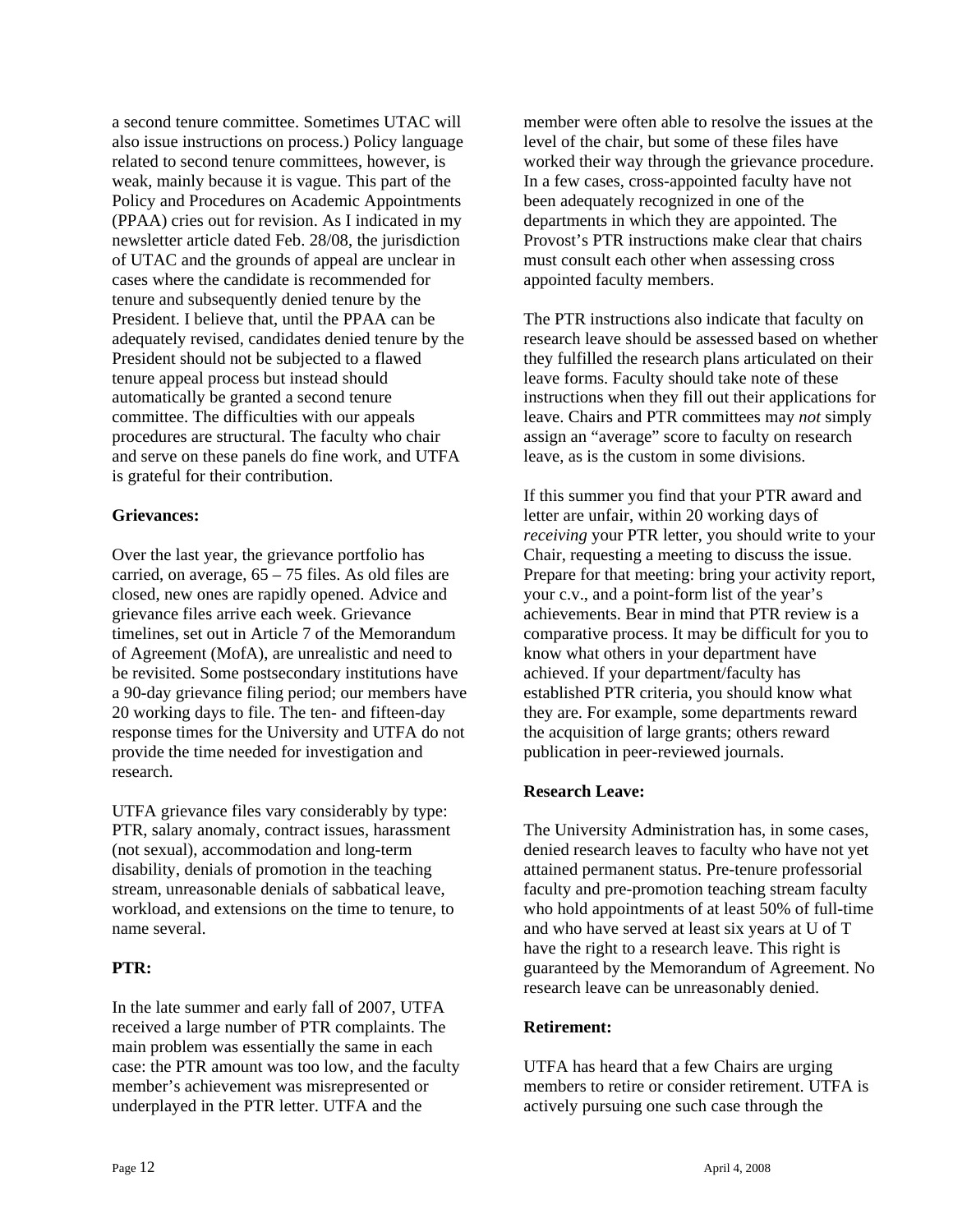grievance procedure. The University Administration may not pressure any faculty member or librarian to retire. Any such pressure violates the agreement on ending mandatory retirement and could be viewed as a human rights violation and a form of harassment.

#### **Teaching Stream Matters:**

UTFA will not receive statistics on Teaching Stream promotion denials until later in the spring. UTFA believes that this year's denial rate is higher than last year's. Any member of the teaching stream who, during the review for promotion, receives a negative summary of evidence should contact me. Any teaching stream member who is denied promotion should consider launching a grievance with UTFA's assistance. Even though the PPAA states that no further contract can be awarded after the denial, UTFA has successfully negotiated extensions of contract for those lecturers who are grieving their cases.

In 2005, UTFA launched an Association grievance related to academic freedom in the teaching stream. As many of you know, this grievance responded to the activity report form and leave form that the Faculty of Arts and Science and UTM created for the teaching stream, forms that restricted the reporting of research and overemphasized pedagogy. When the Provost issued new PTR instructions that allowed Chairs to give credit to teaching stream faculty who conduct disciplinebased scholarship, he took the first step in resolving the grievance. The next, difficult steps involved FAS's revision of both forms to reflect the Provost's instructions. The revised leave form is excellent. The new activity report form now clearly indicates that discipline-based scholarship must be reported and credited. The FAS has also issued new forms for the professorial stream. All new forms will be used this year.

#### **Policy Symposium:**

The one-day policy symposium UTFA held on Feb. 29/08 drew faculty from across the streams and met its main goal by stimulating discussion on policy matters. (This event will appear in more than one report in this Newsletter because it touched on several portfolios.) Organizing this successful event was very much a group effort. UTFA Executive members Geeta Paray-Clarke, Rea Devakos and Dennis Patrick handled logistics. They were assisted by UTFA staff members Chris Penn, Cheryl Zimmerman, and Rosemary Gill. Hamish Stewart served as MC. Speakers from outside of U of T included senior counsel Cathy Lace and Michael Mitchell of Sack, Goldblatt, Mitchell; CAUT's Peter Simpson and Marcus Harvey; Mike Dawes from the University of Western Ontario, and Francesca Holyoke from the University of New Brunswick. Several U of T faculty and librarians served on panels and delivered presentations, offering compelling arguments for the need for revision in the policies of all three streams: professors, teaching stream faculty, and academic librarians. The audience for the event was fully engaged. Many excellent questions were asked during the Q & A that followed each session.

#### **Grievance training:**

This year I have attended training sessions offered through CAUT and through Lancaster House on issues such as accommodation, LTD, human rights complaints, harassment, policy language, negotiations, the grievance process, etc. This training has helped me serve our members more effectively.

I have also learned a great deal from UTFA's inhouse counsel, and I am grateful to all of them for their very hard work in this busy year: Eric Comartin, Alison Warrian, and Carol Wolkove. I would also like to thank Peter Rosenthal and the lawyers at Sack, Goldblatt, Mitchell for their excellent work, especially on tenure files and association grievances. Many thanks, too, to all the staff at UTFA, without whom the Grievance portfolio could not function. In addition to those named for their participation in the Policy Symposium, I would add Peter Olsen and John Lymburner.

A final thank you to the members of this year's Grievance Committee: George Luste, Mounir AbouHaidar, Aurel Braun, Christina Tooulias-Santolin, Luc Tremblay, and Sandford Borins.

Cynthia Messenger Vice-President, Grievances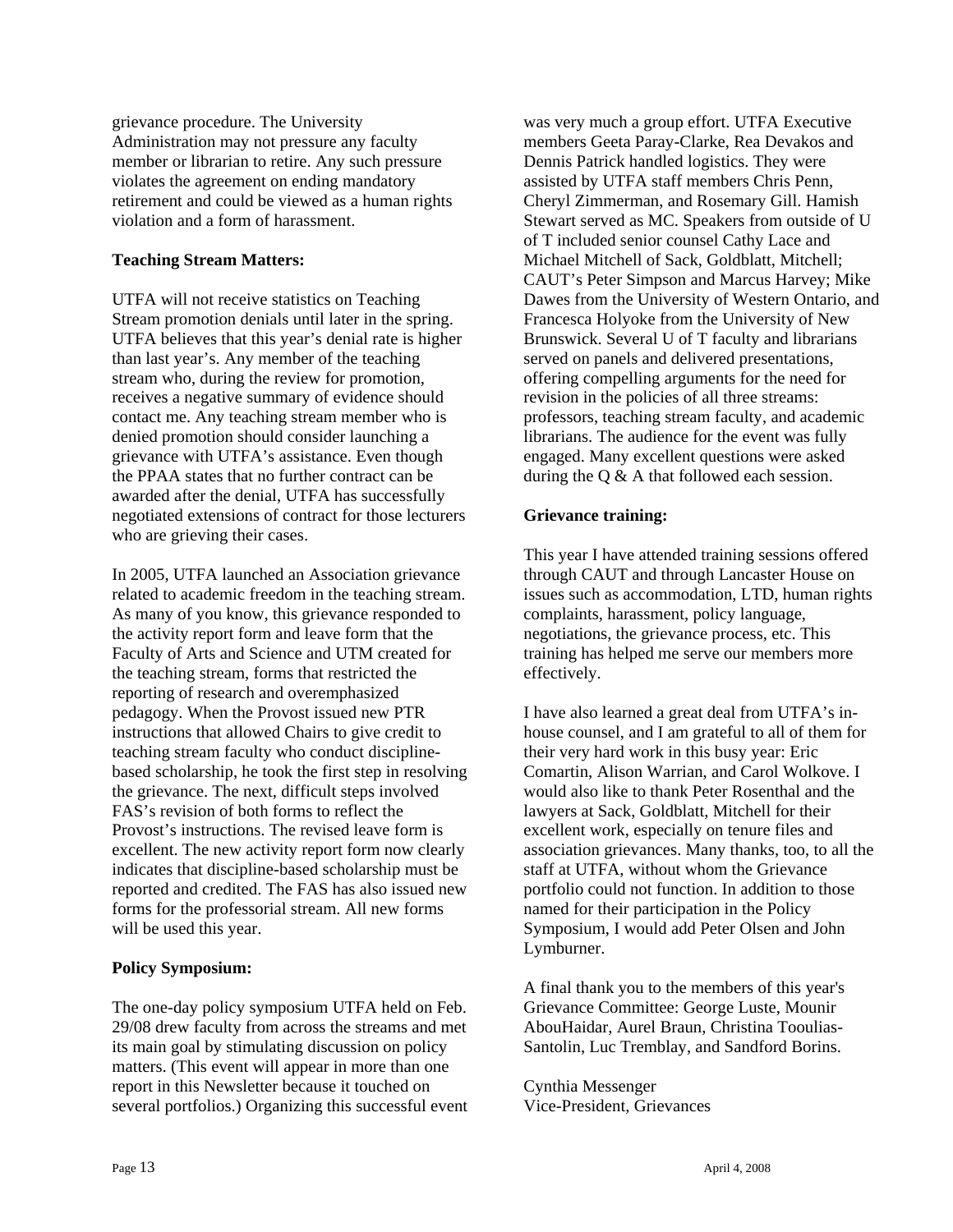## **Report of the Vice-President, University and External Affairs**

#### **Background**

The University and External Affairs Committee is one of three permanent standing committees named in the UTFA Constitution. The committee advises Council on matters of general concern to the University community, including relations with the Provincial and Federal Governments. It cooperates with other campus organizations and campus unions and maintains contacts with activities at other universities in Canada through the Canadian Association of University Teachers (CAUT) and Ontario Confederation of University Faculty Associations (OCUFA).

Main Activities for 2007-08

- Administered the UTFA Undergraduate Tuition Award and the Al Miller Graduate Tuition Award, with the assistance of Helen Grad, Mary Alice Guttman, and Magdalene Redekop.
- Organized the C.B. Macpherson Lecture, with considerable assistance from Dennis Patrick, Chris Penn, and Cheryl Zimmerman. This year, the lecture took place on Nov. 1, and was delivered by John Ralston Saul with an introduction by the Hon. Henry N.R. Jackman. Attendance was approximately 350 and the event was highly successful.
- Scott Prudham participated in the Remembrance Day Ceremonies at the Soldier's Tower, and laid the UTFA wreath.
- Jody Macdonald and Scott Prudham attended the OCUFA Board meetings June 8-9, 2007. Scott Prudham also attended the OCUFA Board meeting of February  $2<sup>nd</sup>$ , 2008.
- Scott Prudham and Eric Comartin represented UTFA at the CAUT Council meeting in Ottawa Nov. 22-25, 2007.

#### **Committee Members**:

George Luste - President of UTFA, Helen Grad, Lino Grima, Mary Alice Guttman, Ryan McClelland, Victor Ostapchuk, Peter Pennefather, Magdelene Redekop, Scott Prudham, UTFA V-P

University and External Affairs(Chair), Luc Tremblay, and Kaiwen Xia

Scott Prudham Vice-President University and External Affairs

## **Report of the Treasurer**

The Association continues to be in good financial health with an accumulated reserve of approximately \$2,200,000. As prescribed by the UTFA investment policy the reserve fund is divided into thirds: cash, liquid bonds, and liquid equities. Although there has been volatility in the past few months in the equity portion of the reserve, the diversification of the funds has minimized the effect of recent market conditions. The Financial Advisory Committee met in October and April to review the investments in the Association's reserve fund. The members of the committee, including myself, are George Luste, Sandford Borins, Laurence Booth, and Mary Pugh. I wish to thank them for their time and for the stimulating discussions.

Surplus funds from 2006-2007 were used to fund a two month dues holiday for active members in December 2007 and January 2008.

At the moment I have a draft version of the Audited Statement by Schwartz, Levitsky, and Feldman for the fiscal year ending June 30, 2007. There were delays this year in the preparation of the audit. The final version will be made available at the AGM and posted on the UTFA website at www.utfa.org.

Dennis Patrick Treasurer

## **Report of the Chair of the Appointments Committee**

During the 2007-08 academic year, the Faculty Association has made progress in preparing to negotiate with the university administration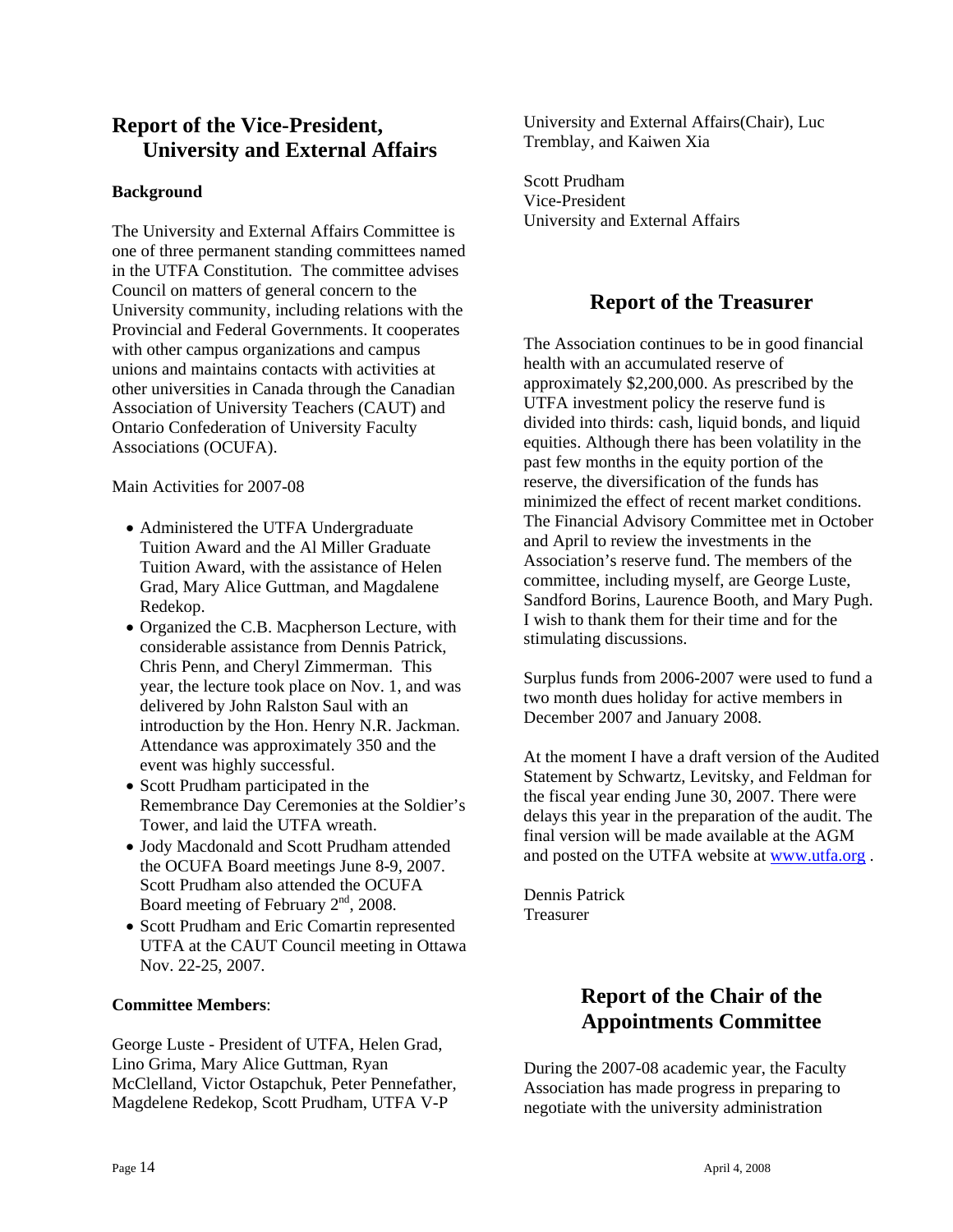improvements to the Policies and Procedures on Academic Appointments (PPAA). By the time you receive this report, the Appointments Committee will have met twice to discuss these possible improvements. In addition, during the past academic year, the Executive Committee has been made very aware of some of the deficiencies in the PPAA. And on 29 February 2008, UTFA held a very successful Policy Forum, organized by Cynthia Messenger, where our Appointments Policies were considered and discussed.

There are many ways in which the existing PPAA could be amended to improve job security for the professoriate, the teaching stream, and librarians, and thereby improve the protection of academic freedom at the University of Toronto. However, based on UTFA's experiences and internal discussions over the past year, three issues appear particularly urgent. First, there is an important problem in the tenure appeal process that needs to be addressed. The tenure appeal process is structured as an appeal from a negative decision by a Tenure Committee, leading, if successful, to a fresh decision by a new committee. But, as we have seen on several occasions over the years, the President of the University sometimes declines to award tenure even in the face of a favourable recommendation by a Tenure Committee. Neither the procedural nor the remedial provisions of the existing policies adequately deal with this kind of Presidential decision. UTFA has an outstanding policy grievance about the President's use of his power to deny tenure in the face of a positive recommendation; but apart from this grievance, there needs to be a suitable procedure for dealing with Presidential denials of tenure in individual cases. Second, librarians at the University of Toronto have for more than 30 years been working under a set of policies that were never agreed to by the Faculty Association. This lacuna in the relationship between UTFA and the University administration needs to be addressed, particularly because there are some serious substantive flaws in the Policies for Librarians. Third, the policies applicable to members of the Teaching Stream who do not have continuing appointments need to be revisited to provide better review procedures and job security.

At its February meeting, UTFA Council appointed a team to conduct negotiations about the Appointments Policy with the University administration. The members of the team are George Luste, Cynthia Messenger, Rea Devakos, and me. We hope to be ready to begin these negotiations in the very near future.

Respectfully submitted,

Hamish Stewart Associate Professor of Law Chair, UTFA Appointments Committee

## **Report of the Chair of the Librarians Committee**

I would like to begin by thanking the Librarians' Committee members: Susan Cozzi, Noel McFerran, Don McLeod, Jeff Newman, Suzanne Meyers Sawa, Cristina Sewerin, Vicki Skelton, Mary-Jo Stevenson, Christina Tooulias-Santolin and Kent Weaver.

As part of UTFA's review of the Policy and Procedures on Academic Appointments, we continued to examine the unsigned Policies for Librarians. The February  $29<sup>th</sup>$  Policy Forum was a welcome opportunity to discuss the policies and possible changes. Librarians are the only stream currently working without signed policies — and with administration policies which include a number of problematic clauses including termination for financial exigencies or stringencies. The committee has now identified other key areas of concerns. I would like to thank Kent Weaver, Susan Cozzi, Hamish Stewart, George Luste and Cynthia Messenger for their support, astute advice, and continued work.

In addition, the committee had a number of new and continuing initiatives this year:

• Regular communication with our members continued via an electronic newsletter I would like to thank Vicki Skelton and Jeff Newman who serves as co-editors.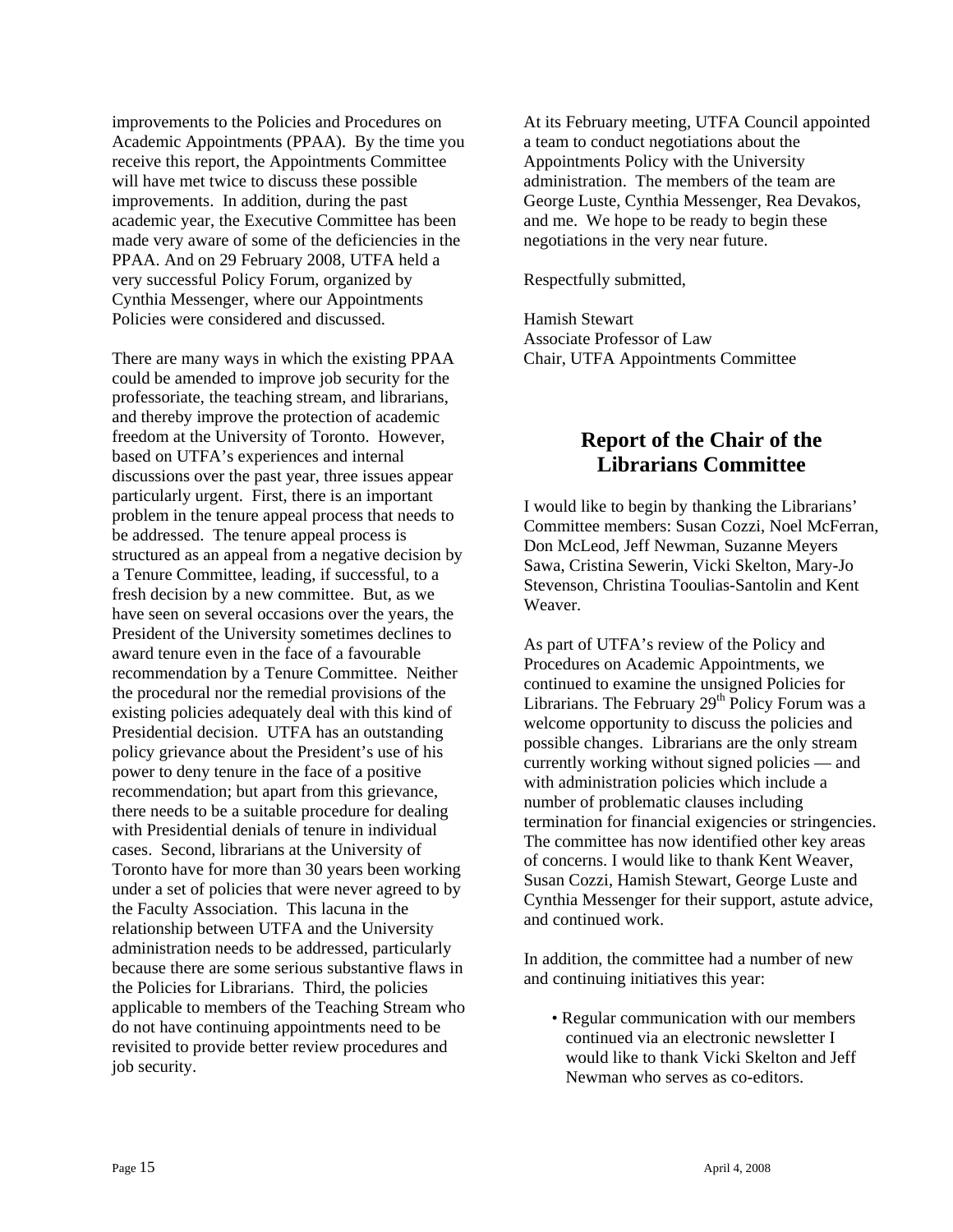- The Joint Librarian/ Library Administration Committee continued to meet. I would like to thank the UTFA members: Suzanne Meyers Sawa and Kent Weaver.
- Christina Tooulias-Santolin and Jeff Newman attended a CAUT workshop on bargaining strategies.
- Informal pub nights provided an opportunity to meet with our constituents.
- Kent Weaver, Jeff Newman and I shared duties on the Negotiating Team

This marks my last term as Chair. In closing, I would like to thank the UTFA staff, Executive and Council for their assistance over the last five years.

Rea Devakos Chair Librarians Committee

## **Report of the Chair of the Teaching Stream Committee**

This year, Teaching Stream Committee (hereafter the Committee) discussions centered around workload, funding for research projects, job security and revision of the Appointments Policy, and promotion.

**1. Workload:** Teaching stream faculty from different units and across the three campuses reported general unhappiness with workload. Unfortunately, the stream's dissatisfaction with the workload issue is not reflected in the official results of the University's *Speaking Up Employee Experience Survey* because detailed data analysis of the teaching stream responses is not available. UTFA has requested this analysis from the University. Furthermore, UTFA has recently created its own fact-finding online "Survey on Teaching Stream Workload". We hope to use the results to conduct policy negotiations in the near future.

Various unfair practices related to workload plague the University. In some departments/units, while tenure stream workload has decreased, teaching stream workload has not. In other departments/units, new hires in the teaching stream have been assigned a higher workload (as much as 4 courses per semester) than senior lecturers. In such cases, departments are applying the "80% teaching/ 20% service" formula that does not allow for time to pursue professional development (although it is a requirement for the senior lecturer promotion). A few teaching stream faculty have reported that their research activities are not being taken into consideration when their PTR is assessed. Some departments/units are requiring that teaching stream faculty teach in all three academic terms, although this practice violates Article 8 of the *Memorandum of Agreement*. More and more, teaching stream faculty are reporting that the time they are devoting to administration is increasing steadily; however the increased workload is not being acknowledged as such. There is also the issue of "hidden workload increase" as a result of expanded enrollment (sometimes as much as 200%) resulting in an increased student-to-faculty ratio. Last but not least, teaching stream faculty have raised concerns regarding the lack of departmental transparency in assigning workload and course release.

Consequently, the Committee is very interested in the findings of the Joint Working Group on Workload and Work Life Balance. To this end, the Committee had a productive consultation meeting with Scott Prudham, Co-Chair of the Working Group, on March 28. The Committee is also inviting teaching stream faculty across the three campuses and in different departments/units to hold such consultations with the Co-Chair of the Working Group.

**2. Funding for research projects:** Because the teaching stream is committed to doing research, there is a heightened need to identify potential funding sources. However, given that some research funds are limited to the tenure stream, the teaching stream is left begging. The Committee has helped teaching stream faculty identify sources of research funding for which they are eligible.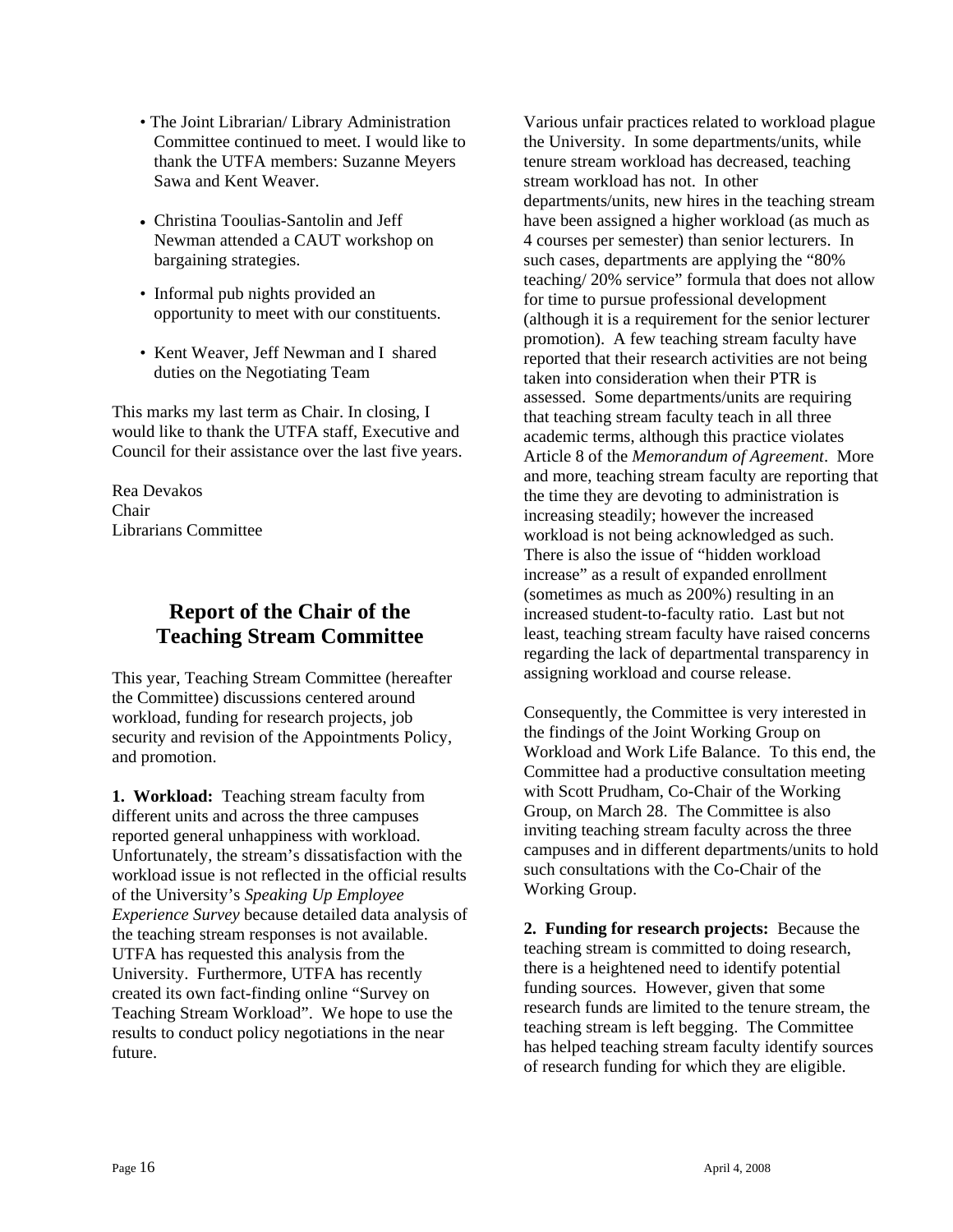One such source is the *Self-Funded Research Grant* administered by the University's Research Grants Office. Many teaching stream faculty are not aware that they are eligible for this grant because, currently, the application form does not specify a category for teaching stream although there is one for the tenure stream and one for the CLTA. The University has agreed to UTFA's request that the application form be changed to cite the teaching stream's eligibility for these funds. Information on this grant may be found at: http://www.research.utoronto.ca/funding\_internal/f

f\_i\_self.html

**3. Job security and revision of Appointments Policy:** The Committee has been concerned with reports regarding teaching stream faculty in certain departments/units who have been reduced from full-time employment to 60% or less, after the first three or four years of service. This trend is worrisome for the future of the teaching stream. Hence, there is an urgent need to revise the Appointments Policy to ensure the security and recognition of full-time appointments. There are too many needed policies to list here. The thirdyear review is only one of them. Another is the need for initial three-year appointments followed by review and a two-year extension contract.

The issue of teaching stream job security was among the questions addressed by UTFA's Policy Symposium held on February  $29<sup>th</sup>$  in which the Committee was actively involved. The excellent turnout at our Committee's panel discussion indicated that UTFA members are strongly in favour of renegotiating the now outdated Appointments Policy.

**4. Promotion:** The Committee is worried about the denial of promotion in the teaching stream. This year, the Vice-President, Grievances, heard from approximately five teaching stream faculty who were, in one way or another, denied promotion to the rank of senior lecturer. We are more than ever committed to advising and assisting our members who will be going through the promotion process. **To this end, the Committee will be conducting a workshop and Question and Answer session on promotion on May 9.** Although this is mainly intended for teaching stream faculty who will be reviewed for promotion

to senior lecturer in the Fall of 2008, we encourage lecturers who are currently in their first, second, or third year to attend.

In conclusion, I would like to thank the Committee members: Stavroula Andreaopoulos, Nancy Johnston, Jody Macdonald, Hazel McBride, Cynthia Messenger, Suzanne Meyers-Sawa, Dennis Patrick, Judith Poë, Janet Potter, Margaret Procter, Luis De Windt, and Terezia Zoric. They have been a tremendous source of strong support and inspiration to me. I am especially grateful to Cynthia Messenger, the former Committee Chair, for her guidance in my duties in this position. I also want to thank Eric Comartin, Chris Penn and Cheryl Zimmerman, UTFA staff members, for their precious help and judicious advice.

Geeta Paray-Clarke Chair, Teaching Stream Committee

## **Report of the Chair of the Membership Committee**

#### **Background**

The Membership Committee is an ad hoc committee of UTFA which was established by UTFA Council on January 23<sup>rd</sup>, 2007. The committee reports to Council and the UTFA Executive. The goals of this committee are: (i) as the name suggests, to better enable UTFA to coordinate the mobilization of membership; (ii) to provide avenues for the better flow of information from the UTFA Executive and the Council to its membership, and in the opposite direction; and (iii) to make UTFA a more powerful, cohesive organization acting in the collective interests of its diverse membership. The committee is chaired by Scott Prudham, Vice President, University and External Affairs.

During the past year, the committee has been involved in several specific initiatives, including the following:

• AGM 07 turnout – we undertook a specific turnout plan for the 2007 AGM involving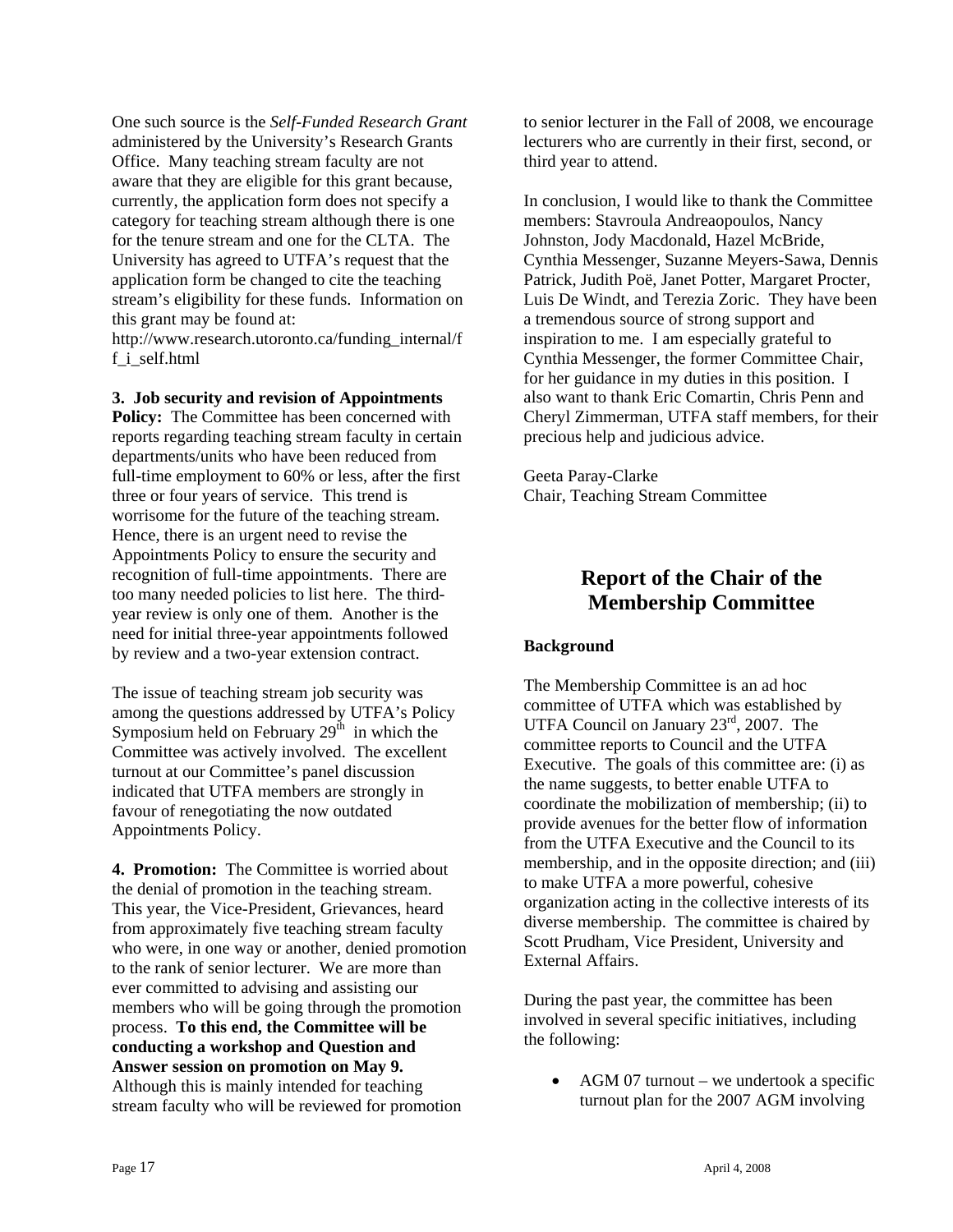emails to members, but also working with Council reps to contact their constituencies electronically and through individual targeted turnouts. This was instrumental in helping our turnout increase from previous years, and we were able to make quorum for the meeting.

- AGM 08 turnout the committee has been and (as of this writing) continues to be active in AGM turnout, but this year we have adjusted our strategy to include phone calls to members in their offices to advise them of the AGM and to touch base with more members individually.
- New hires we participated in the New Staff Orientation conducted by the administration in September of 2007, and made personal contacts with about 10-15 new hires. George Luste, Mary Pugh, and Scott Prudham attended on behalf of UTFA.
- Workshop for Members Serving on Tenure Committees – members of the committee (along with members of the Executive) were active in organizing and conducting a workshop for people serving on tenure committees; we did some limited, targeted turnout for the workshop. Attendance was on the order of about 35-40 people. Feedback was generally positive.
- We have been running a series of lunches for new hires, opportunities for people hired in the last year to meet in small groups (4-5) with George and another member of the Executive and/or the Membership Committee.
- Promotion and Tenure Workshop we did some turnout for the Promotion and Tenure workshop in the spring of 2007. This also seemed to work and membership turnout for the event was strong.

#### **Members of the Committee for 2007-2008**

George Luste - President of UTFA, Tom Alloway - UTFA V-P Salaries, Benefits and Pensions, Rea Devakos - Chair, UTFA Librarians Committee, Helen Grad, Lino Grima, Scott Prudham - Chair, and UTFA V-P University and External Affairs, (Chair), Magdelene Redekop, Peter Sawchuk,

Kent Weaver, and Terezia Zoric.

#### **Get involved**

This committee takes all comers! We will be active in support of the communications and outreach initiative endorsed by Council at the March  $17<sup>th</sup>$ , 2008 meeting, and we have opportunities for members to be involved at strategic planning levels, but also through specific and discrete tasks. If you want to be involved, please contact Scott Prudham (prudham@utfa.org), or get in touch with Chris Penn in the UTFA office (penn@utfa.org).

#### Scott Prudham

Vice-President, University and External Affairs Chair, Membership Committee

### **Joint Working Group on Pension Plan Governance and Funding**

#### **Background**:

The Joint Working Group on 'Pension Plan Governance and Funding' is a creation of the 2007 Salaries and Benefits agreement, one of four such groups established as joint UTFA and the administration initiatives. This Working Group is somewhat special in that it is the only one where Mediator/Arbitrator Martin Teplitsky remains seized on its outcome. If the two parties fail to reach unanimous agreement he will mediate/arbitrate on the pension governance issue (not the funding issue).

This working group is co-chaired by George Luste (for UTFA) and Vice-President Angela Hildyard (for the administration). Other working group members include Laurence Booth and Jun Nogami for UTFA and Catherine Riggall and Sheila Brown for the administration.

Pension plan governance refers to the structure and process for overseeing, managing and administering a pension plan to ensure the fiduciary and other obligations of the plan are met.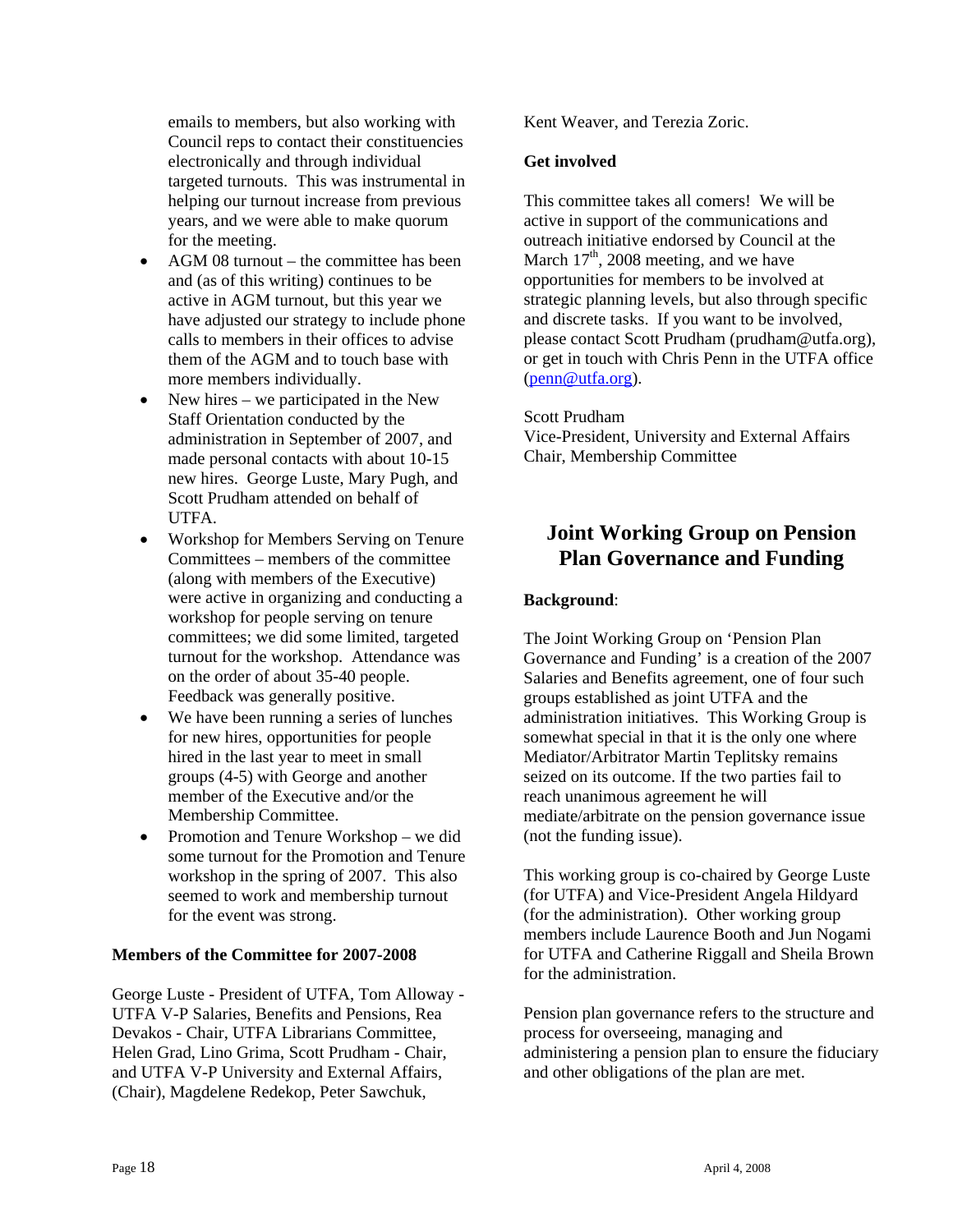The main terms of reference are as follows:

*"The parties agree to establish a Joint Working Group to consider:* 

*(i) The existing governance mechanisms related to the University of Toronto Pension Plan, other models of pension plan governance, the appropriate forum for the Association to have a voice concerning pension plan governance and issues related thereto, and issues related to plan structure including issues related to possible separate pension plan for faculty and librarians. The parties acknowledge the University's role as legal Administrator of the plan and the Plan Sponsor.* 

*If the joint working group fails to make a unanimous recommendation on the issue of the appropriate forum for the Association to have a voice concerning pension plan governance the parties agree that Martin Teplitsky shall remain seized.* 

*(ii) Issues related to the funding of the Pension Plan including both member contributions and University contributions.* 

*The Working Group can include advisors, actuaries and/or counsel for each of the parties."* 

#### **General Principles – held by UTFA**

- The cornerstone of a pension governance process is that it must recognize, reflect and facilitate the discharge of fiduciary duty. This requires that plan members and their interests be brought to bear on key decisions and thus be part of the decisionmaking process.
- Pension plans must represent the beneficiaries and no one else.
- They must be free from any suspicion of conflict of interest.
- They have to be autonomous institutions.
- They must be accountable.

• They must be able to communicate with their constituents – the people for whom they are trustees.

#### **Specific Proposals – made by UTFA**

- That the pension plan assets for faculty and librarians be separated from the current plan. The reasons being the faculty and librarians represent a well defined interest group that negotiates its own terms conditions separately from the 20 or so unions that are also in the current plan. And while faculty and librarians represent about 65% of the dollars, or current pension assets and liabilities, they only represent about 35% of the members of the current plan. At other major universities, like UBC, the faculty and librarians have their own plan and governance.
- That new and distinct 'Faculty Pension Plan Board' be created with oversight for investments, administration and communication. This Board would have the sole fiduciary duty to represent the best interests of the pension plan members.
- That at least two and preferably three of the members of this Board be faculty and librarians appointed by UTFA. The preferred size of the Board would be seven members and thus the majority of the Board appointments would still come via the Business Board and Governing Council. Given the legacy liabilities in the current plan this is appropriate.
- To minimize any transition difficulties, initially UTAM be retained as Investment Manager and UofT HR and Hewitt as plan administrators.

#### **Progress to date**:

• The working group has met twice as a whole, and the UTFA side has met independently. In addition we also have a larger pension governance advisory committee and if the reader is interested in joining this committee please contact George Luste at luste@utfa.org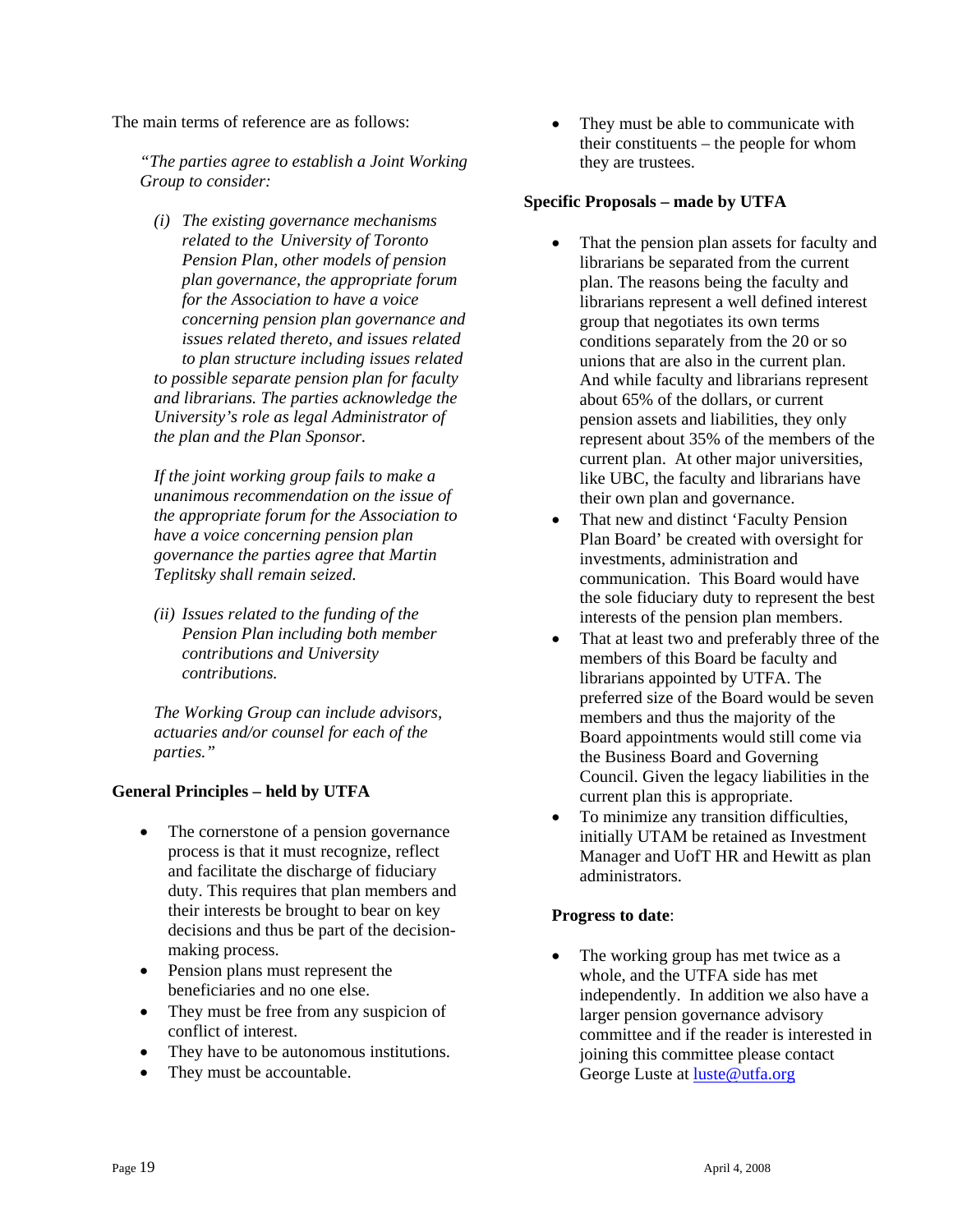• At present UTFA is waiting for a specific proposal from the Administration.

George Luste Co-Chair of the Working Group

## **Joint Working Group on Benefits**

The Benefits Working Groups terms of reference state that it is to consider:

(i) Issues around the liability for employee future benefits and retiree benefits other than pensions as well as issues related to Health Care spending Accounts, complex demographics and personal preferences concerning benefits, premium structures for existing or alternative benefits including short and long term disability insurance, and tax efficient benefit design.

(ii) The premium structures for the current medical and dental insurance plans.

UTFA is especially interested in two modifications to the current health and dental insurance plans. The current plans have two premium levels: one for individual members and another for members and their families. In response to a number of comments from members who feel that it is unfair to require couples to pay the same premium as people with children, UTFA has sought a threelevel system: individual members, individual members plus one other eligible dependent, and families. In 2005, both UTFA and the Administration proposed switching to a three-level system. However, the Administration claims that before the change is make, we need to investigate the possibility that changing to a three-tier system will have unexpected effects. The working group is examining what the ramifications of changing to a three-level premium system would be.

UTFA is concerned that our present system in which the employer pays part of the premiums for all our benefits is inefficient from the perspective of tax planning. When the employer pays any part of a long-term disability premium, the pension that a disabled employee eventually receives is fully

taxable. However, if the employee pays all the benefit, the disability pension is tax-free. The working group is looking at schemes under which UTFA members would pay all the long-term disability premium with the employer paying a larger part of the other health and dental insurance premiums so that the net amount deducted from UTFA members' salaries remains constant.

Finally, the Administration is interested in establishing a flexible benefit plan under which UTFA members would have some choice about what benefits they wished to receive. As a part of such a scheme, UTFA members might receive a health-care spending account out of which to pay some or all of their medical and dental expenses. Employers often prefer benefit schemes of this type because they reduce the employer's cost of providing employee benefits. In other words, flexible benefit schemes and health care spending accounts are usually advantageous for the employer but not for the employees. So far, the Administration has not actually made a proposal. The working group will examine their proposal if and when they specify it in sufficient detail to evaluate its effects on the employer's costs and the benefits that UTFA members would actually receive.

Tom Alloway Co-Chair of the Working Group

## **Joint Working Group on Salaries for Professors Outside the Tenure Stream and Salary Floors and Maximums.**

The mandate of this working group is to consider the salary scale and salary structure for all categories of professors who are outside the tenure stream. The working group is also to consider the possibility of and issues related to increasing and/or eliminating existing salary floors and maximum salaries for tenure stream and tenured assistant, associate and full professors. For clarification, a professor outside the tenure stream is anyone whom UTFA represents who is not a librarian, is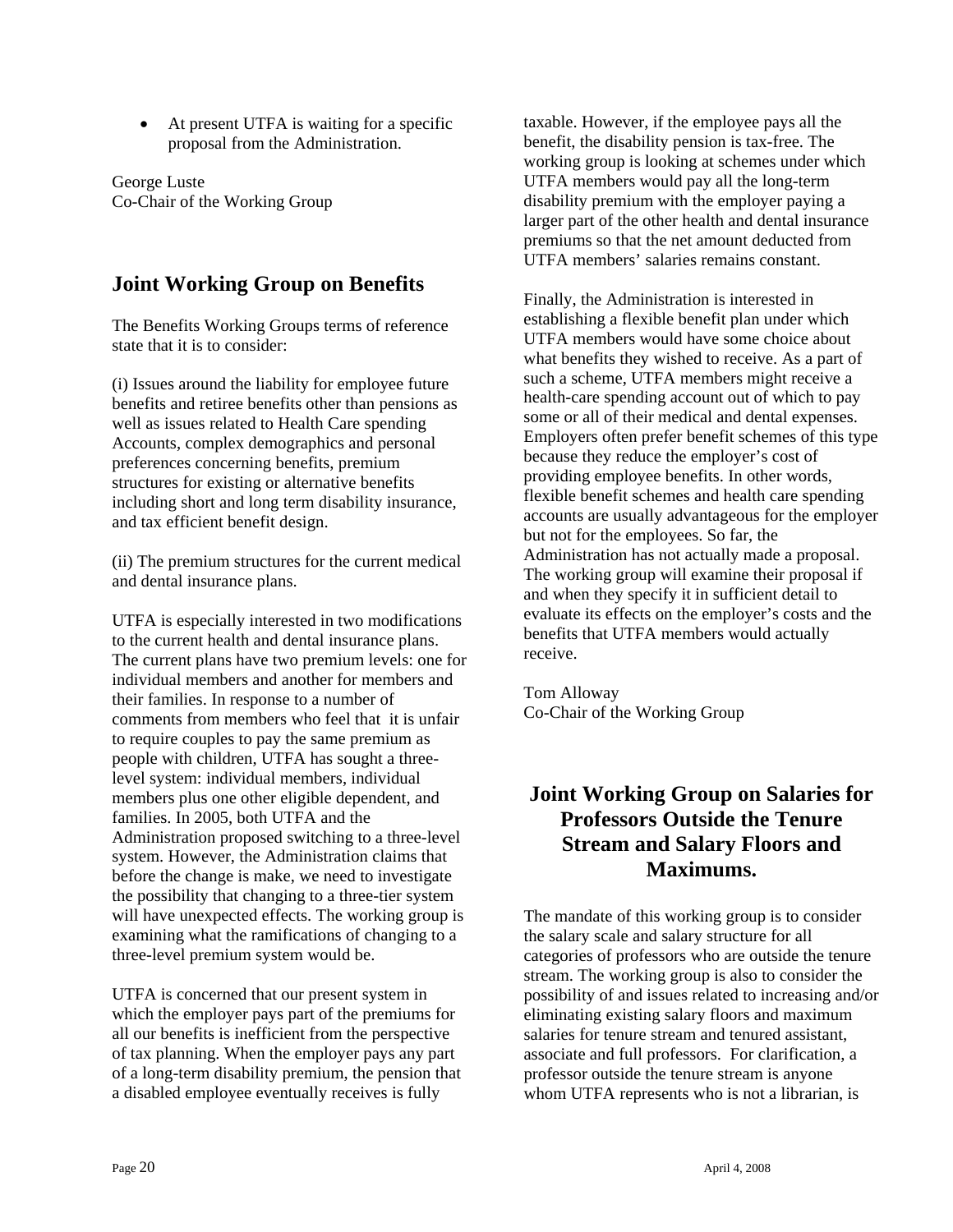not a lecturer, and is not a tenure-stream or tenured professor.

The UTFA representatives are: Tom Alloway, Mary Pugh, and Luis de Windt. The Administration representatives are: Gage Averill, Edith Hillan, and Anne Lancashire. The working group has met four times. So far, we have focused our energies on trying to understand the variety of professors outside the tenure stream and how various salary modifications might affect them, their departments, and the university. The working group has been hobbled by the state of the various employee databases --- a problem the Administration is already well aware of. Michelle Broderick of the Vice-Provost, Academic's office has been quite helpful in trying to plumb their depths to try and answer the working group's questions.

We are confident that we will come to agreement on some of the things we have been working on.

Mary Pugh Co-Chair of the Working Group

## **Joint Working Group on Workload and Work Life Balance**

#### **Background**:

The Joint Working Group on Workload and Work Life Balance is a creation of the 2007 Salaries and Benefits agreement, one of four such groups established as joint UTFA and the administration initiatives. The working group is co-chaired by Scott Prudham (for UTFA) and Deputy (and soon to be Interim) Provost Cheryl Misak (for the administration). Other working group members include Cynthia Messenger and Rea Devakos for UTFA, and Edith Hillan and Carole Moore for the administration.

The terms of reference, including the preamble for all of the working groups, are as follows:

> "The membership of each of these Joint Working Groups shall include three representatives of each party.

The parties agree that each Joint Working Group will be provided with data in accordance with the provisions of Article 11 of the Memorandum of Agreement. The groups will determine the analysis and presentation methods for summary statistical data to be used so that both parties work from a common set of data.

The groups may consult with the University community, where appropriate, and will report to the parties no later than (twelve months after the conclusion of the 2007-2008 Salary and Benefits Negotiations).

The parties shall jointly determine if and when the recommendations of the working groups shall be made public.

The parties agree that the fact that any particular matter or issue is the subject of a working group is without prejudice or precedent to either party's position regarding whether the issue(s) falls within article 6 of the Memorandum of Agreement….

The parties agree to establish a Joint Committee on workload and work life balance.

(i) Study the issue of workloads, including but not limited to class size/ workload/ laboratory supervision for tenured/tenure stream professoriate, teaching stream, and librarians.

(ii) The parties agree that the Committee will review workload provisions of other university in Canada."

Various indicators suggest that workloads have increased sharply for faculty and librarians at the University of Toronto, with strong parallels at other Ontario universities. These trends are propelled not least by rising enrolments at the undergraduate and graduate levels, coupled with decreases in provincial funding dating back to the early 1990s. As President Naylor frankly and succinctly acknowledges in his Vision 2030 paper (p. 21) "At Toronto, the impact of chronic funding shortfalls has been felt in rising student-to-faculty ratios, bigger class sizes and depleted administrative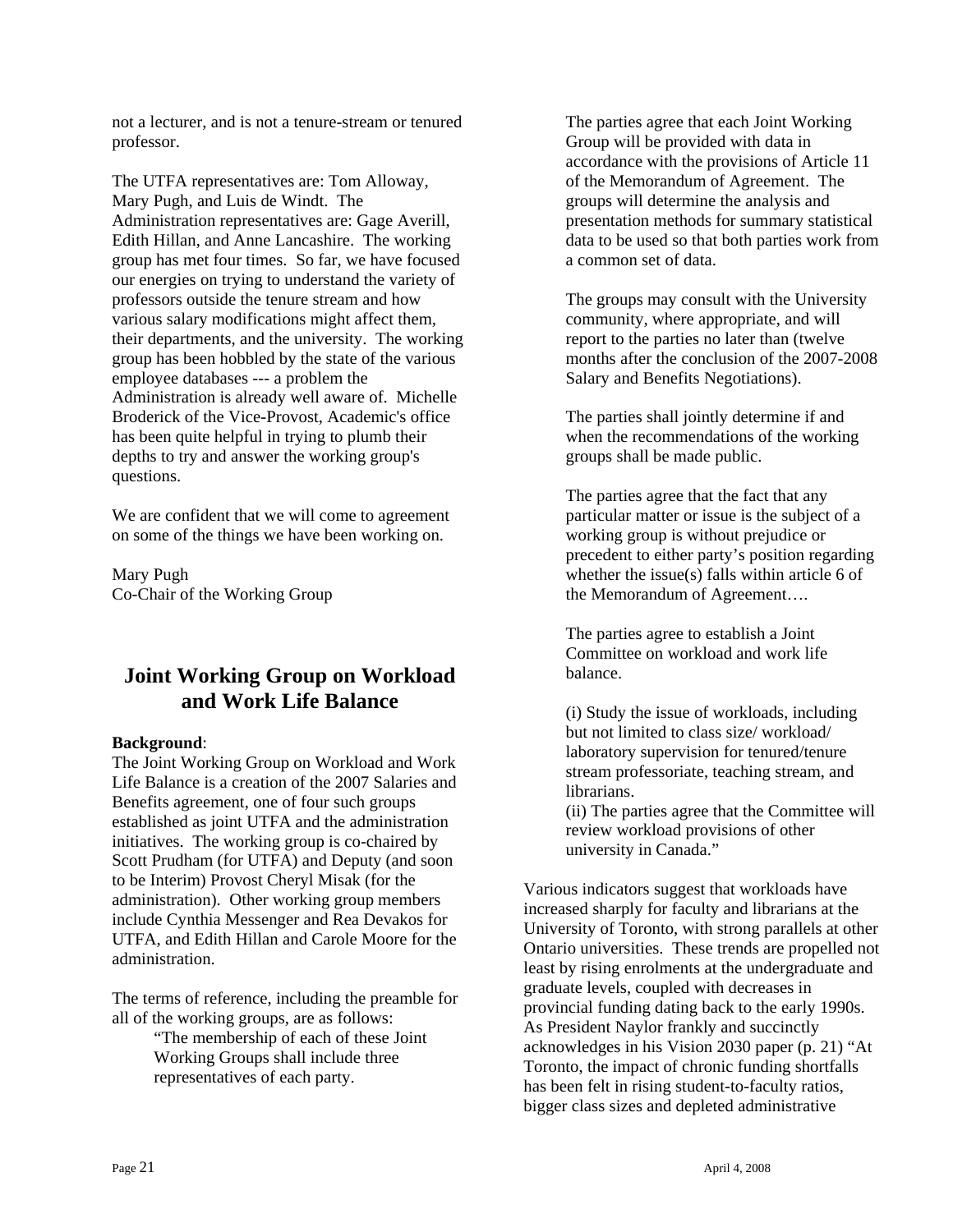infrastructure." For example, according to the "Performance Indicators For Governance, 2007" report issued by the Office of the University Vice-President and Provost, the aggregate studentfaculty ratio at the U of T in 2005 was 37.2, up from 30.4 in 2001, and well above the Association of American Universities (AAU) mean of 22.3. In fact, the U of T figure is far and away the highest of the AAU figures listed in the report. $2$ 

In the 2006-2007 HR "Speaking Up" survey UTFA, respondents identified workload as the single greatest area of concern. This was particularly evident among female respondents (see Figure 1 below). The problem is serious enough that many respondents expressed concern that meeting the demands of excessive workloads has led to the erosion of work quality.

While the working group is an important opportunity for UTFA and the administration to exchange and compare views, it is important to note that this working group is created in part in response to the limitations of our existing Memorandum of Agreement, which has somewhat restrictive language pertaining to workload. Specifically, Article 8 is quoted below for reference. This article contrasts, for example, with the opportunity among certified faculty associations in Ontario (and in other provinces) to negotiate stronger binding language on workloads through collective agreements covering all terms and conditions of employment. That is, workload is not a frozen policy at the University of Toronto, and falls outside the rubric of Salaries and Benefits. Because we are not certified, and have not secured agreement from the administration to collectively negotiate workloads, faculty and librarians must essentially negotiate workloads on an individual basis, subject only to the provisions of Article 8 of our Memorandum of Agreement.

#### **Article 8: Workloads and Working Conditions**

The Governing Council agrees that no faculty member shall be expected to carry out duties and have a workload unreasonably in excess of those applicable to faculty members within the academic division or department (in multi-departmental divisions) of the University to which such faculty member belongs.

In the interest of research and scholarship, faculty members shall not be required to teach formal scheduled courses for more than two terms in any academic year and those terms normally shall be the Spring and Fall terms. Summer teaching in Woodsworth, Erindale and Scarborough Colleges shall continue to be voluntary and on an overload basis. However, nothing in this Article shall be interpreted to alter substantially the current arrangements for integrated summer teaching in those departments and divisions where this is now the practice. Nor shall this Article be construed to preclude faculty members from voluntarily agreeing to rearrange their teaching schedules so as to include summer teaching as part of their normal teaching loads where this is acceptable to them and to the colleges, divisions or departments (in multi-departmental divisions) offering summer courses. The Governing Council agrees to continue to use its best efforts to ensure that there is an adequate level of support for faculty members relating to working conditions amid equitable distribution of support among members of the same academic division or department (in multi-departmental divisions).

#### **Progress to date**:

- The working group has met twice as a whole, and the UTFA side has met several times independently.
- We agreed as a first step to choose case study departments, in part to allow the administration a chance to examine course load data on a manageable scale and to develop protocols based on this examination, and in part to allow us to examine issues specific to disciplinary cultures which might help us gain insight on how to approach the workload problem (e.g. types of work people do, how this varies within departments and between campuses, but also what specific North American departments are research peers). The departments chosen are: *History, Anthropology, Nursing, Chemistry, German, Philosophy, Political Science, and*

 $\overline{a}$ 

 $2^2$  AAU reporting norms mean that these faculty data do not include the Teaching Stream nor the clinical faculty. The report can be found at

http://www.provost.utoronto.ca/public/reports/performan ceindicators/2007pi.htm.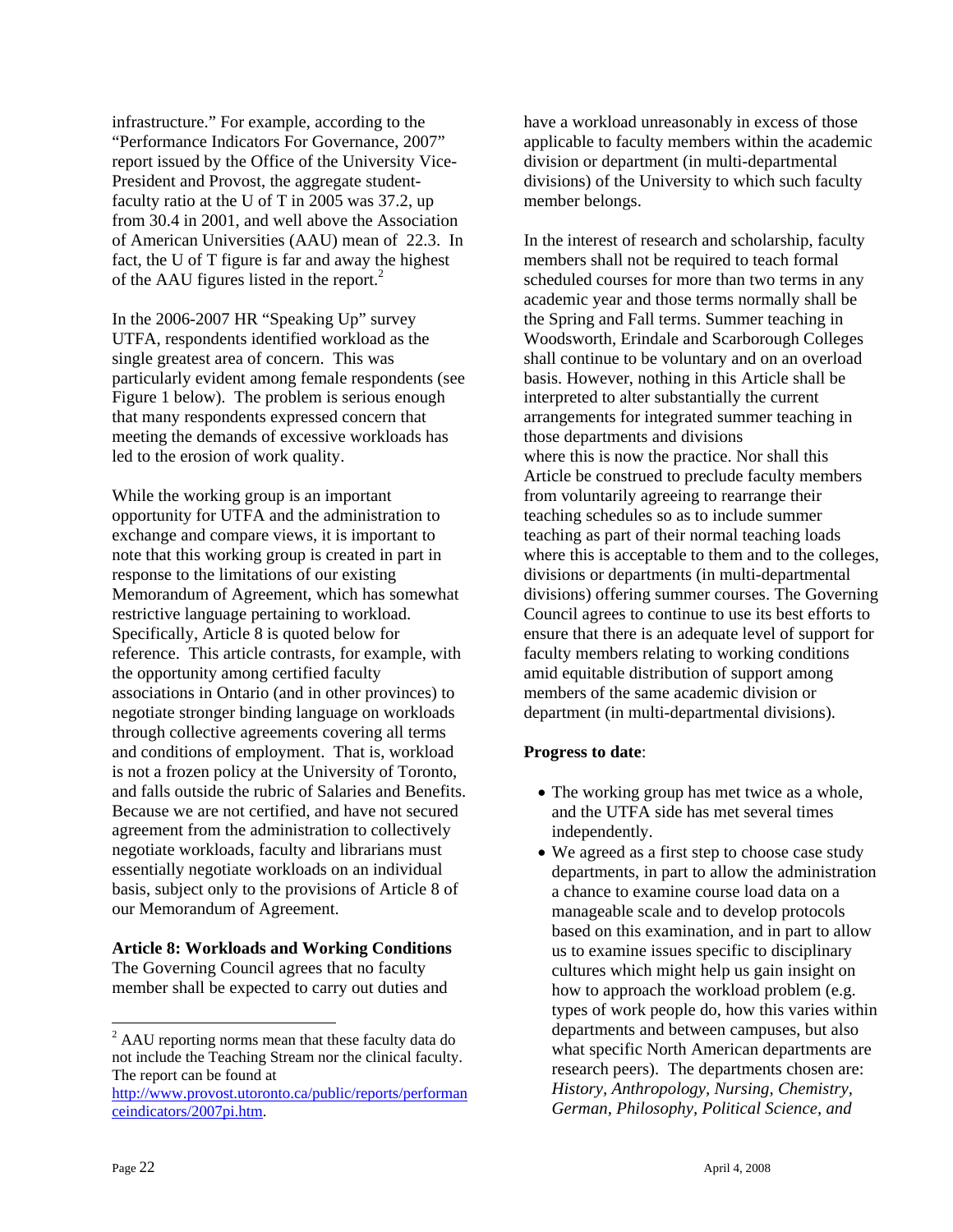*Psychology*. So far, we have seen only indicators of course load in these departments, calculated per tenure stream faculty member, and broken down by individual campus. No indicators have been given to us by the administration pertaining to the teaching stream, nor to the librarians.

- The administration has discussed mechanisms for gathering additional information on workload among the chosen departments by working through Deans and Department Chairs, and has also agreed in principle to gathering information on course loads among the teaching stream, but calculated by campus and by faculty, not by department. No specific steps have been promised with regard to the librarians, and we will be pressing for more action and commitment on this front in subsequent communications and meetings.
- UTFA, working with the Membership Committee, has initiated "focus" groups, starting with the Librarians and the Teaching Stream Committees. Additional consultations are planned in April and May in the Anthropology Department, in the Division of Social Sciences at UTSc. and among the teaching stream at UTM and UTSc. These consultations are intended to deepen our understanding of the workload phenomenon and how it varies within and across units.
- We have conducted a survey of the collective bargaining language on workload from certified faculty unions in Canada. This survey indicates that there is a diversity of approaches to regulating and managing workloads among faculty and librarians at Canadian universities. There seems also to be diversity and not a great deal of clarity in the translation of this language into meaningful workload regulation in the context of escalating workloads and deteriorating financial foundations elsewhere. However, some important themes stand out:

(i) A significant difference between these institutions and ours is that as certified bargaining units, these faculty associations are able to negotiate all terms and conditions of employment including the capacity to discuss and agree to terms for regulating workloads. A common element is that the agreements typically list factors to be taken into account by a Dean or other charged with maintaining equity. This is a significant advantage over the arrangement at U of T, irrespective of the efficacy of the actual measures in place;

(ii) There is a clear opportunity for the U of T administration and UTFA to demonstrate leadership in this regard, since there is opportunity for innovation in negotiating workload provisions and in putting these into practice;

(iii) A common thread of discussion among certified peers is that the availability of information on existing workloads within units is a key to achieving and enforcing equitable and effective limits on workload. Some of the agreements require publication of workload assignments throughout the university. This publication principle is a force for equity, as private deals cease to be as common.

(iv) A common error at other institutions has indeed been to settle too quickly and easily on the most readily quantifiable measures of workload, most often course load. This leads to confusion and conflation of workload and course load, but also, confusion and conflation of course load and teaching load. (v) Some agreements protect professional development and research activities as part of the appointments and expectations for librarians (see e.g. YUFA's agreement for instance, which reads from clause 18.16 "The workload for librarians shall be established with due regard for their research and scholarly responsibilities.").

#### **Conclusion**

This working group will continue to tackle the workload problem in the coming months, including consultations with Deans and Chairs coordinated by the Office of the Interim Provost, but also focus group consultations conducted by UTFA. Anyone with suggestions or a desire to be involved in our deliberations and consultations should contact Scott Prudham (prudham@utfa.org) directly or Chris Penn (penn@utfa.org) in the UTFA office.

Scott Prudham Co-Chair of the Working Group